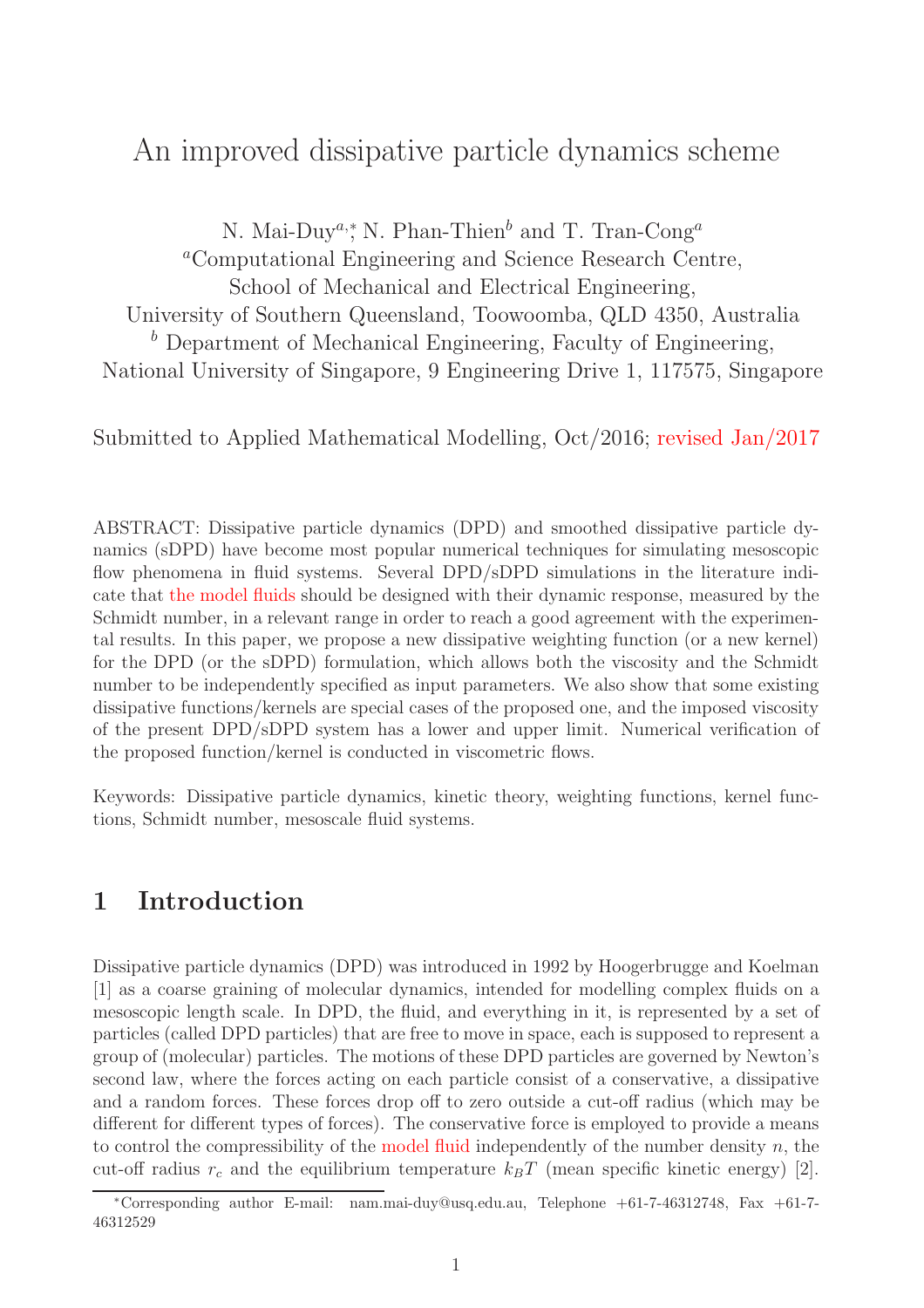The dissipative force models viscous actions or hydrodynamic behaviour, which slows down the particles and thus to extract the system energy. The random force injects the kinetic energy to the DPD system to compensate for the lost energy due to dissipation. Later on, the DPD system is enforced to satisfy a thermal equilibrium according to a fluctuationdissipation theorem (sometimes called detailed balance), resulting in some constraints on the dissipative and random forces [3]. All the DPD forces are pairwise, and are centre to centre. It should be pointed out that the DPD system conserves mass and momentum, both linear and angular, whilst maintains a constant temperature (specific kinetic energy) [4]. The DPD equations are stochastic equations that can be re-cast into a differential form by treating the random forces as a Wiener process. The numerical results over a large number of time steps are then averaged in small fixed collection bins to produce local density and local momentum. One can compute the stress tensor by means of Irving-Kirkwood formulation [5], which arises also from the conservation of linear momentum. Furthermore, the method possesses a free-scale property: a DPD system can be scaled so that one deals with a smaller number of particles; different levels of coarse graining with an appropriate scaling lead to the same calculated results [6]. It is noted that the link between the DPD and physical units is still not clear and further studies are needed. DPD can be understood as a bottom-up approach for handling complex fluids on mesoscopic length scale; the complex nature of the fluid is prescribed by the interaction between a subset of DPD particles (for example, chains as representative of polymers in a solution), e.g., [7,8,9].

On the other hand, the smoothed DPD method (sDPD) is a top-down approach for dealing with mesoscopic problems, derived directly from the Navier-Stokes equation with the inclusion of thermal fluctuation, where the random force is introduced in a way that satisfies a fluctuation-dissipation theorem [10]. Any non-Newtonian character of the fluid is explicitly specified in the constitutive equation, which is included in the Navier-Stokes equation. It can be seen that the formulations of DPD and sDPD have similar structures as they all involve conservative, dissipative and random forces. However, sDPD allows the viscosity (in fact, the whole rheology of the fluid via its constitutive equation) to be specified and the equation of state (pressure-density) as inputs of the simulation.

DPD and sDPD have been applied to various fluid dynamics problems; however, a complex structure fluid is not always modelled in the same way by the two versions. For example, in simulating particulate suspensions with DPD, a rigid particle can be represented effectively with only one DPD particle (the single particle model) [11], or by a few DPD particles (the spring model) [12,13], improving efficiency of the DPD simulation. To date, with sDPD, suspended particles have been modelled by the frozen particles [14] and thus a very much larger number of particles are required for a given volume fraction.

The dynamic response of a fluid can be measured by its Schmidt number, defined as the ratio of the the speed of momentum transfer (viscosity) to that of particles' diffusion (diffusivity)

$$
S_c = \frac{\eta}{\rho D},\tag{1}
$$

where  $\rho$  is the fluid density,  $\eta$  is its viscosity, and D, its diffusivity. For sDPD, in principle,  $S_c$  can be arbitrarily large. However, simulations at large values of  $S_c$  using the standard predictor-corrector and velocity-Verlet schemes face a serious time-step limitation. Increasing the time-step size to a realistic value requires a splitting scheme [15]. For DPD, with the "standard" values of the input parameters, it has been shown that  $S_c$  is  $O(1)$ , which is much lower than that of a typical water-like liquid (e.g., for water,  $S_c \sim 400$ ) [9]. As a result, special attention is needed in any simulation as the DPD system may not be in the correct regime of dynamic behaviour [16], for instance, in simulating dilute polymeric systems, it was found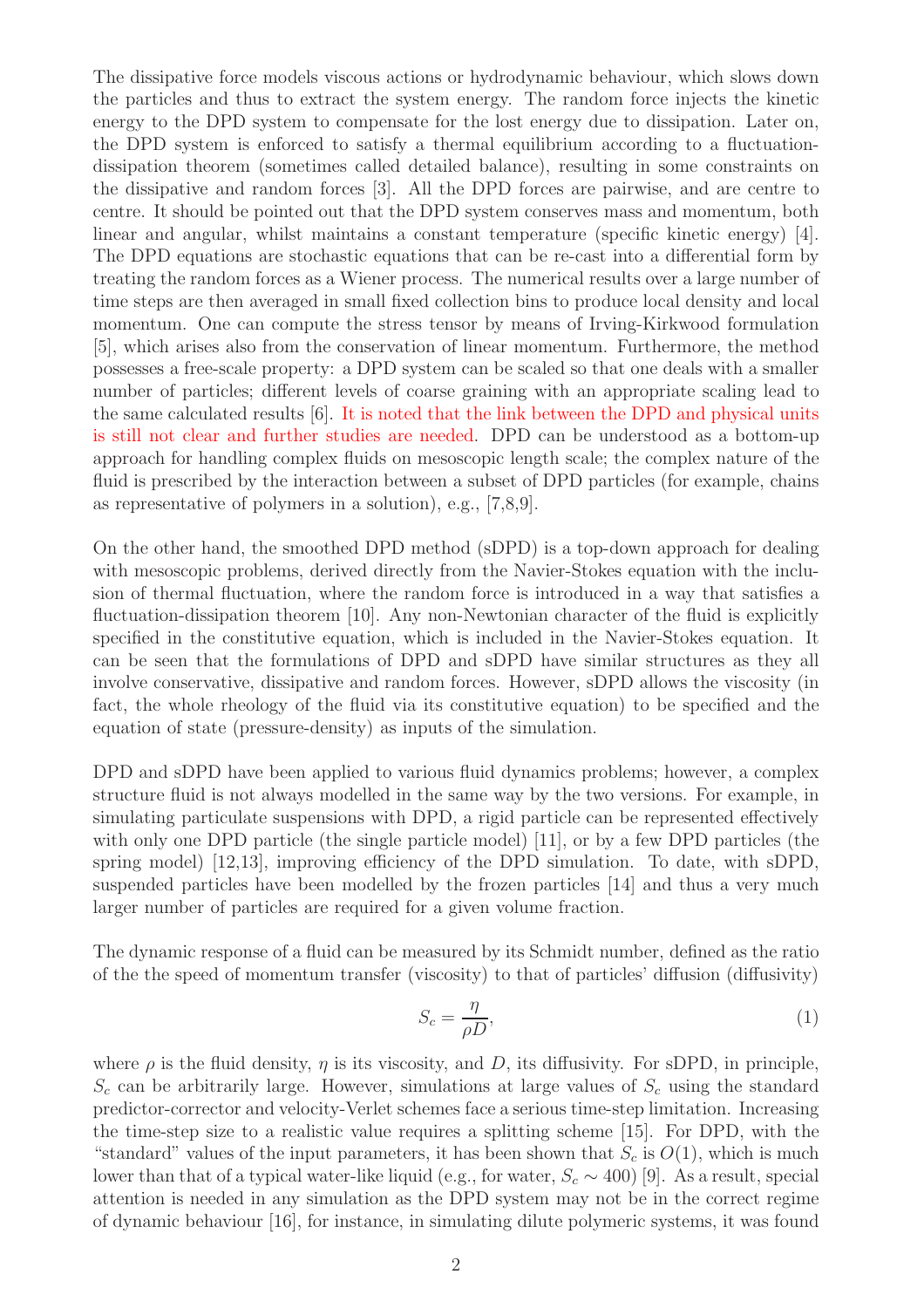that the Schmidt number of the solvent strongly affects nonequilibrium polymeric quantities [17]. Several studies [17,15] indicated that the model fluid should be designed with  $S_c$  in the relevant range in order to reach a good agreement with the experimental results. One can improve  $S_c$  by increasing the strength of the dissipative force, which requires a smaller time step to maintain temperature control, or simply modifying the standard weighting function for the dissipative force [18]. Analytic expressions for the self-diffusion coefficient have been derived from the kinetic theory for DPD [9,19,2] and from the equation of motion of a single particle for sDPD [20], where the conservative force is neglected in both cases. In both DPD and sDPD, the Schmidt number is a result of the choice of the parameters adopted, it has never been considered before as an input parameter.

In this study, we present some kinetic theory analysis for sDPD, introduce a new dissipative weighting function (or a new kernel) into the DPD (or the sDPD) equations which allows both the viscosity and the Schmidt number of the model fluids to be controlled, and compare the numerical performance in simulating viscometric flows between the proposed DPD (i.e., new dissipative weighting function, repulsion force derived from a soft potential form) and the proposed sDPD (new kernel, repulsion force derived from the discretisation of the pressure gradient term in the Navier-Stokes equation).

### 2 sDPD and DPD formulations

We briefly recall the isothermal Navier-Stokes equation for a compressible Newtonian fluid of density  $\rho$ , dynamic viscosity  $\eta_0$  and volumetric viscosity  $\zeta$ 

$$
\frac{d\rho}{dt} = -\rho \nabla \cdot \mathbf{v},\tag{2}
$$

$$
\rho \frac{d\mathbf{v}}{dt} = -\nabla P + \eta_0 \nabla^2 \mathbf{v} + \left(\zeta + \frac{\eta_0}{3}\right) \nabla \nabla \cdot \mathbf{v},\tag{3}
$$

where  $t$  is the time,  $\bf{v}$  the flow velocity and  $P$  the pressure.

Smoothed particle hydrodynamics (SPH) interpolations of some of the gradient terms that arise in the Navier-Stokes equation result in [10]

$$
\frac{(\nabla P)_i}{d_i} = -\sum_j \left(\frac{P_i}{d_i^2} + \frac{P_j}{d_j^2}\right) F_{ij} \mathbf{r}_{ij},\tag{4}
$$

$$
\frac{1}{d_i} (\nabla^2 \mathbf{v})_i = -2 \sum_j \frac{F_{ij}}{d_i d_j} \mathbf{v}_{ij},\tag{5}
$$

$$
\frac{1}{d_i} (\nabla \nabla . \mathbf{v})_i = -\sum_j \frac{F_{ij}}{d_i d_j} \left[ (\mathcal{D} + 2) \mathbf{e}_{ij} \mathbf{e}_{ij} . \mathbf{v}_{ij} - \mathbf{v}_{ij} \right],\tag{6}
$$

where D is the number of dimensions,  $d_i(=1/V_i)$  is the number density of particle i  $(V_i)$ is the volume of particle i),  $\mathbf{e}_{ij} = \mathbf{r}_{ij}/r_{ij}$  a unit vector from particle j to particle i (**r** the position vector,  $\mathbf{r}_{ij} = \mathbf{r}_i - \mathbf{r}_j$ ,  $r_{ij} = |\mathbf{r}_{ij}|$ ,  $\mathbf{v}_{ij} = \mathbf{v}_i - \mathbf{v}_j$  the relative velocity vector, and  $F_{ij} = -W'(r_{ij}, h)/r_{ij}$  with h being the smoothing length of the kernel W which has two properties: (i)  $|W|_R = 1$  and (ii) in the limit  $h \to 0$ ,  $W(r)$  tends to the Dirac function  $\delta(r)$ . Here we have employed the notation

$$
[W]_R = \int d\mathbf{R} W(R). \tag{7}
$$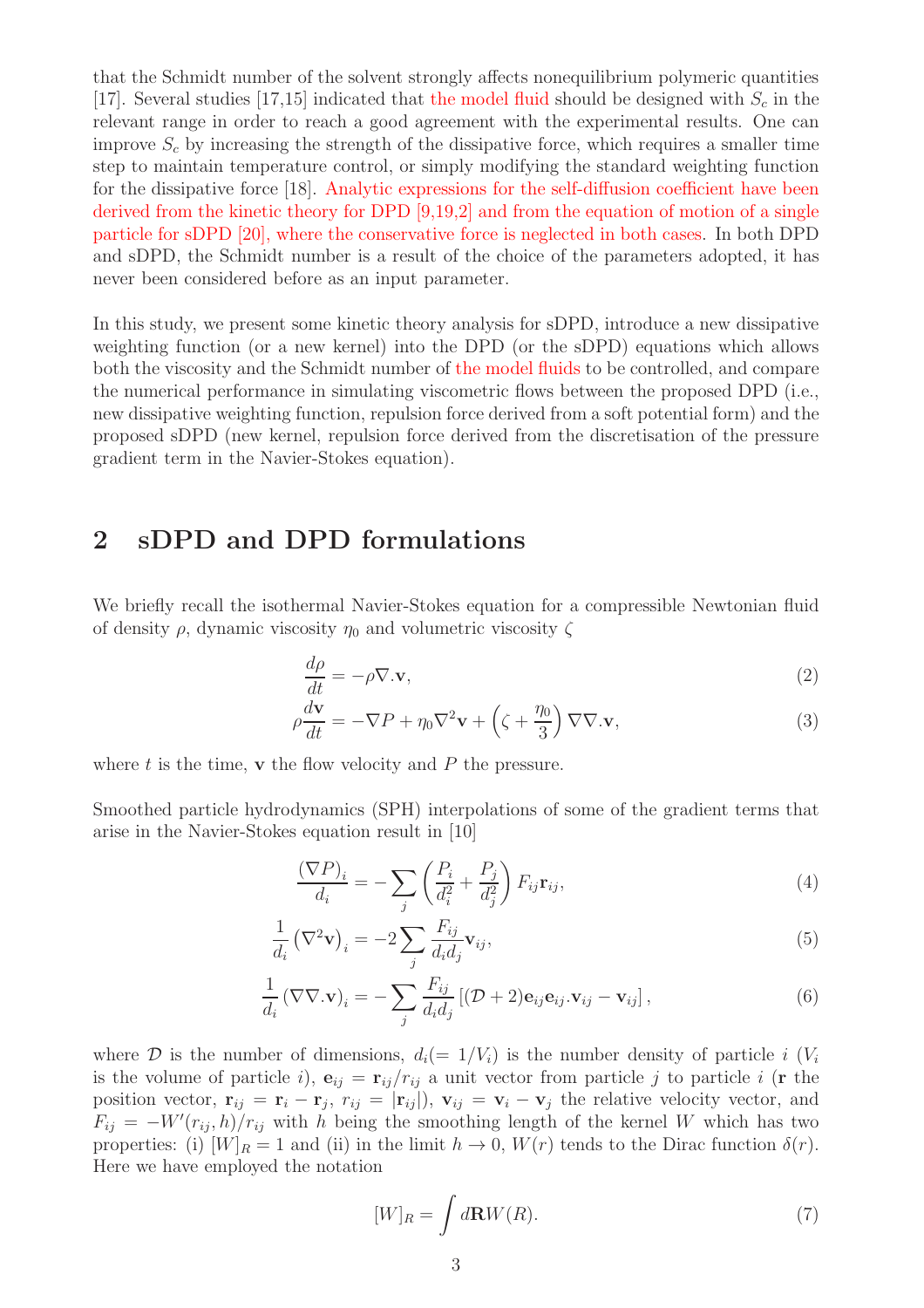Popular kernels in SPH include Lucy and quintic spline functions which are considered in this work.

If incompressibility of the fluid is invoked in the SPH discretisation, i.e.,  $(\nabla \nabla \cdot \mathbf{v})_i = 0$ , equation (6) leads to [21]

$$
\mathbf{v}_{ij} = (\mathcal{D} + 2)\mathbf{e}_{ij}\mathbf{e}_{ij}\mathbf{v}_{ij}.
$$
 (8)

This gives rise to a SPH approximation of the incompressible isothermal Newtonian N-S equations as

$$
m\frac{d\mathbf{v}_i}{dt} = \sum_j \left(\frac{P_i}{d_i^2} + \frac{P_j}{d_j^2}\right) r_{ij} F_{ij} \mathbf{e}_{ij} - 2\eta_0 \sum_j \frac{F_{ij}}{d_i d_j} \mathbf{v}_{ij},\tag{9}
$$

$$
P_i = P_0 \left[ \left( \frac{\rho_i}{\rho_0} \right)^7 - 1 \right], \quad \rho_i = m d_i,
$$
\n(10)

where  $P_0$  is chosen in a way which results in a large speed of sound that can keep a relative density fluctuation small [22]. In this study, the relative density fluctuation is chosen less than 1% level, and consequently we choose  $P_0 = c_s^2 \rho_0 / 7$  ( $c_s$  is the speed of sound and  $\rho_0$  the equilibrium (reference) density).

Substitution of (8), from the incompressibility constraint, into (9) yields

$$
m\frac{d\mathbf{v}_i}{dt} = \sum_j \left(\frac{P_i}{d_i^2} + \frac{P_j}{d_j^2}\right) r_{ij} F_{ij} \mathbf{e}_{ij} - 2(\mathcal{D} + 2)\eta_0 \sum_j \frac{F_{ij}}{d_i d_j} \mathbf{e}_{ij} \mathbf{e}_{ij} \cdot \mathbf{v}_{ij}.
$$
 (11)

On a mesoscopic length scale, a fluctuation term is introduced into equation (11) (i.e., a smoothed DPD version) resulting in [10]

$$
m\frac{d\mathbf{v}_i}{dt} = \sum_j \left(\frac{P_i}{d_i^2} + \frac{P_j}{d_j^2}\right) r_{ij} F_{ij} \mathbf{e}_{ij} - 2(\mathcal{D} + 2)\eta_0 \sum_j \frac{F_{ij}}{d_i d_j} \mathbf{e}_{ij} \mathbf{e}_{ij} \cdot \mathbf{v}_{ij} + \sqrt{2k_B T 2(\mathcal{D} + 2)\eta_0 \sum_j \frac{F_{ij}}{d_i d_j}} \theta_{ij} \mathbf{e}_{ij},
$$
\n(12)

where  $k_BT$  is the equilibrium temperature and  $\theta_{ij}$  is a Gaussian white noise.

Returning to the DPD method, the fluid is replaced by a system of DPD particles undergoing their Newton's second law motion:

$$
m\frac{d\mathbf{v}_{i}}{dt} = \sum_{j} \left( \mathbf{F}_{ij,C} + \mathbf{F}_{ij,D} + \mathbf{F}_{ij,R} \right), \qquad (13)
$$

where m and  $v_i$  represent the mass and velocity vector of a particle i, and the three forces on the right hand side represent the conservative force (subscript C), the dissipative force (subscript D) and the random force (subscript R):

$$
\mathbf{F}_{ij,C} = a_{ij} w_C \mathbf{e}_{ij},\tag{14}
$$

$$
\mathbf{F}_{ij,D} = -\gamma w_D \left(\mathbf{e}_{ij} \cdot \mathbf{v}_{ij}\right) \mathbf{e}_{ij},\tag{15}
$$

$$
\mathbf{F}_{ij,R} = \sigma w_R \theta_{ij} \mathbf{e}_{ij}, \quad \sigma = \sqrt{2\gamma k_B T}, \tag{16}
$$

where  $a_{ij}$ ,  $\gamma$  and  $\sigma$  are constants reflecting the strengths of these forces,  $w_C$ ,  $w_D$  and  $w_R$ the configuration-dependent weighting functions, and  $\theta_{ij}$  a Gaussian white noise. It is noted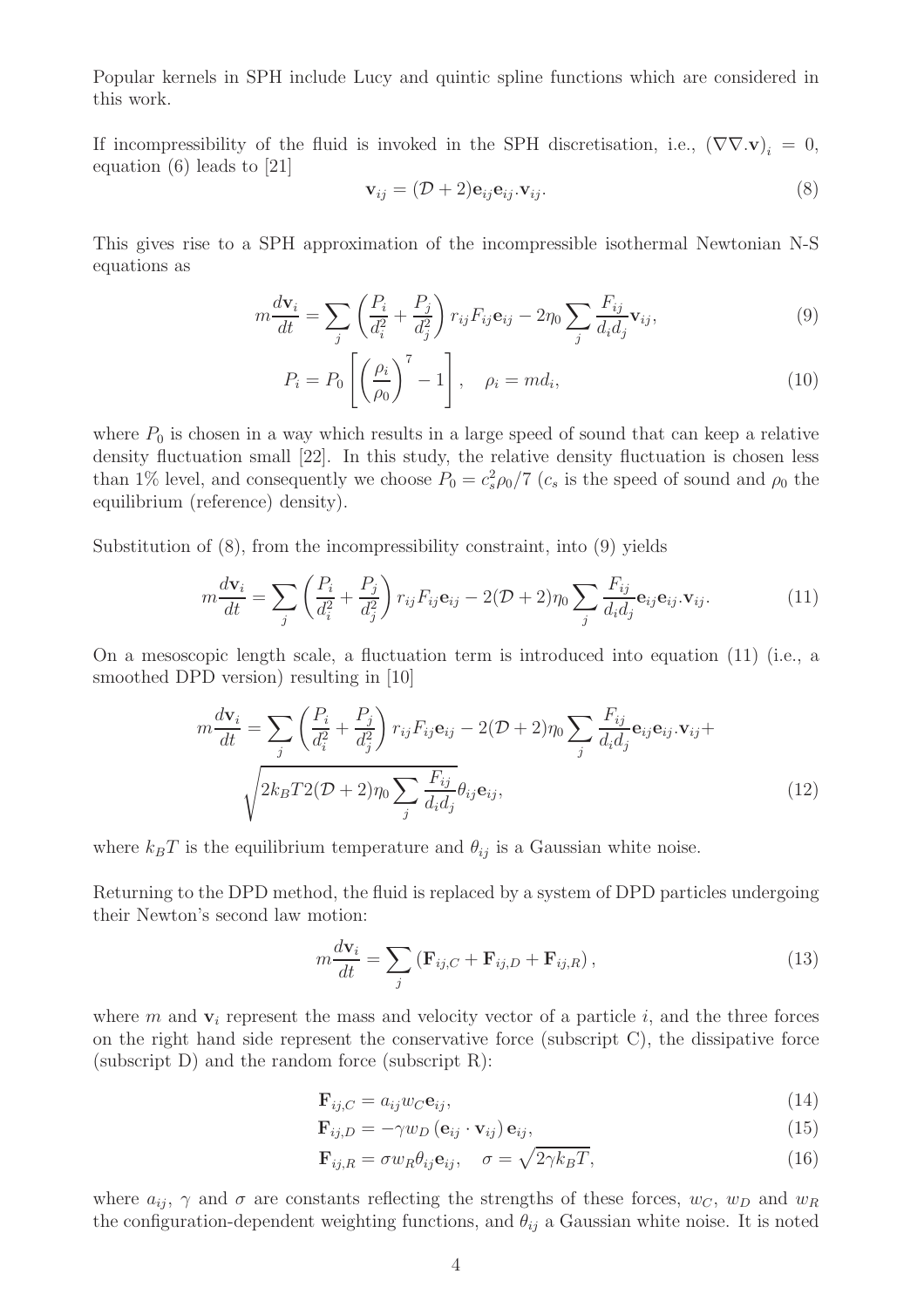that  $w_D(r)$  and  $w_R(r)$  are dimensionless functions,  $\gamma$  has the unit of  $[FT/L]$  and  $\sigma$  has the unit of  $[F\sqrt{T}]$  ( $[F]$ ,  $[T]$  and  $[L]$  are the unit of force, time and length, respectively). For  $w<sub>C</sub>$ , there are several formes proposed, including purely repulsive, attractive-repulsive and multibody. In the present work, only the original (purely repulsive) form, which has been widely regarded as standard form, is considered. Hereafter, a DPD fluid is referred to as the model fluid corresponding to the purely repulsive form of the conservative force.

Drawing a comparison between (12) and (13), one may identify the different sDPD to DPD forces

$$
a_{ij}w_C(r_{ij}) = \left(\frac{P_i}{d_i^2} + \frac{P_j}{d_j^2}\right) r_{ij} F_{ij},\tag{17}
$$

$$
\gamma w_D(r_{ij}) = 2(\mathcal{D} + 2)\eta_0 \frac{F_{ij}}{d_i d_j},\tag{18}
$$

$$
\sigma w_R(r_{ij}) = \sqrt{2k_B T 2(\mathcal{D} + 2)\eta_0 \frac{F_{ij}}{d_i d_j}},\tag{19}
$$

or

$$
a_{ij}w_C(r_{ij}) = \left(\frac{P_i}{d_i^2} + \frac{P_j}{d_j^2}\right) r_{ij} F_{ij},
$$
\n(20)

$$
\gamma = 2(\mathcal{D} + 2)r_c \eta_0, \quad w_D(r_{ij}) = \frac{F_{ij}}{r_c d_i d_j},\tag{21}
$$

$$
\sigma = \sqrt{2k_B T 2(\mathcal{D} + 2)r_c \eta_0}, \quad w_R(r_{ij}) = \sqrt{\frac{F_{ij}}{r_c d_i d_j}}.
$$
\n(22)

In both cases, DPD and sDPD, the random force is introduced in a way that satisfies a fluctuation-dissipation theorem.

### 3 Kinetic theory analysis

The sDDP equation (12) is rewritten in the form of standard DPD  $((20)-(22))$  and one can thus apply the kinetic theory results in DPD in its analysis [19,2].

In the absence of the conservative force  $(\mathbf{F}_C(r) = 0)$ , using the kinetic theory, the expressions for the viscosity and diffusivity have been derived as [19,2]

$$
\overline{\eta} = \frac{3mk_BT}{2\gamma[w_D]_R} + \frac{\gamma n^2 [R^2 w_D]_R}{30},\tag{23}
$$

$$
\overline{D} = \frac{3k_B T}{n\gamma [w_D]_R},\tag{24}
$$

where *n* is the number density,  $[w_D]_R = \int d\mathbf{R} w_D(R)$  and  $[R^2w_D]_R = \int d\mathbf{R} R^2w_D(R)$ . In (23), there are two contributions to the viscosity  $\overline{\eta}$ , a kinetic part  $(\overline{\eta}_K)$  due to the motion of the individual particles (first term on RHS, called the "gas" contribution) and a dissipative part  $(\overline{\eta}_D)$  by the energy dissipation between particles (second term, called the "liquid" contribution). It is noted that, unlike the standard DPD, there are some constraints on  $w_D(r_{ij}) = F_{ij}/(r_c d_i d_j) = -(1/(r_c d_i d_j r_{ij}))(dW/dr_{ij})$  in sDPD (e.g.,  $[W]_R = 1$  and  $\lim_{r_c \to 0} W(r) = \delta(r)$ .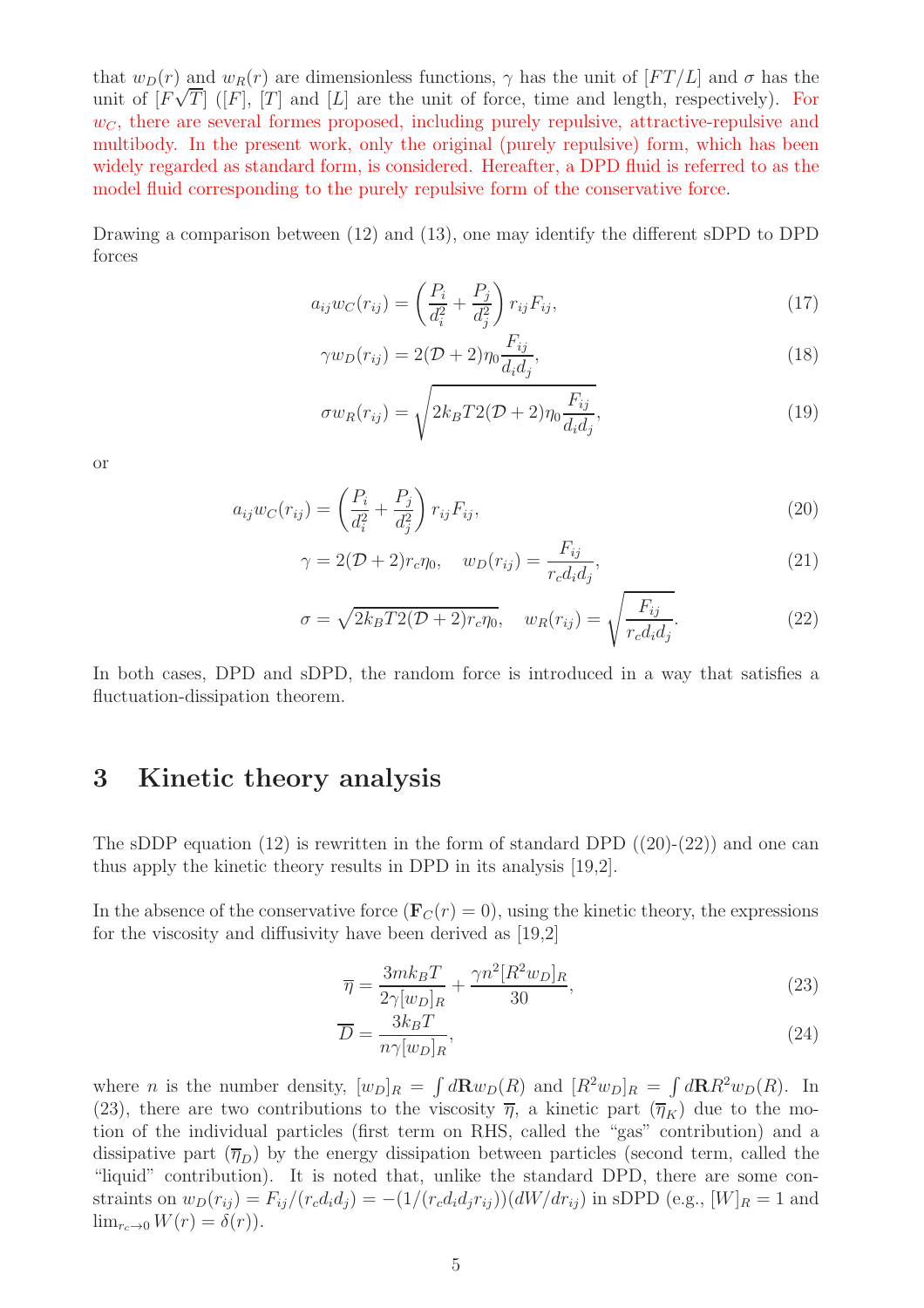In the case of Lucy function, function  $F(r)$  takes the form

$$
F(r) = -\frac{1}{r}\frac{dW}{dr} = \frac{315}{4\pi r_c^5} \left(1 - \frac{r}{r_c}\right)^2,\tag{25}
$$

where the cut-off radius of the dissipative force  $(r_c)$  is taken as the smoothing length of the kernel  $h$ . Here, we assume that DPD particles have constant number density (i.e.,  $d_i = d_j = n$ ). For 3D space, we have  $\gamma = 2(D+2)r_c\eta_0 = 10r_c\eta_0$  and

$$
w_D(r) = \frac{F(r)}{n^2 r_c} = \frac{315}{4\pi n^2 r_c^6} \left(1 - \frac{r}{r_c}\right)^2.
$$
 (26)

Some simple integrations can be carried out to yield

$$
[w_D]_R = \int d\mathbf{R} w_D(R) = \frac{315}{4\pi n^2 r_c^6} 4\pi r_c^3 \frac{1}{30} = \frac{21}{2} \frac{1}{n^2 r_c^3},\tag{27}
$$

$$
[R^2 w_D(R)] = \int d\mathbf{R} R^2 w_D(R) = \frac{315}{4\pi n^2 r_c^6} 4\pi r_c^5 \frac{1}{105} = 3\frac{1}{n^2 r_c}.
$$
 (28)

The viscosity (23) reduces to

$$
\overline{\eta} = \overline{\eta}_K + \overline{\eta}_D = \frac{1}{70} \frac{mk_B T n^2 r_c^2}{\eta_0} + \eta_0.
$$
\n(29)

The possibility of using (29) as a mean to specify an arbitrary viscosity is noted. Expression (29) can be rearranged in the quadratic equation form for the specified input viscosity  $\eta_0$ 

$$
\eta_0^2 - \overline{\eta}\eta_0 + B = 0, \quad B = \frac{1}{70} m k_B T n^2 r_c^2. \tag{30}
$$

For this to have a physical solution, we require

$$
\overline{\eta}^2 \ge 4B = \frac{4}{70} m k_B T n^2 r_c^2.
$$
\n(31)

For example, if  $m = 1, k_B T = 1$  and  $n = 4$ , then  $\overline{\eta} \ge 0.9562$  for  $r_c = 1$  and  $\overline{\eta} \ge 2.3905$  for  $r_c = 2.5$ . Suppose that this requirement is met, then the input viscosity can either be

$$
\eta_0 = \frac{1}{2}\overline{\eta} + \frac{1}{2}\sqrt{\overline{\eta}^2 - 4B} \quad \text{or} \quad \eta_0 = \frac{1}{2}\overline{\eta} - \frac{1}{2}\sqrt{\overline{\eta}^2 - 4B}.\tag{32}
$$

Since the first solution in (32) is the dissipative part of  $\overline{\eta}$  and the second one the kinetic part of  $\bar{\eta}$ , only the first solution needs be considered if the viscosity for liquid is desired.

The self-diffusion coefficient (24) reduces to

$$
\overline{D} = \frac{2\overline{\eta}_K}{mn} = \frac{1}{35} \frac{k_B T n r_c^2}{\eta_0}.
$$
\n(33)

Consequently, the Schmidt number is

$$
\overline{S}_c = \frac{\overline{\eta}}{\rho \overline{D}} = \frac{35\eta_0 \overline{\eta}}{mk_B T n^2 r_c^2}.
$$
\n(34)

Substitution of (33) into (34) yields  $\overline{S}_c = \overline{\eta}/2\overline{\eta}_K$ . At low Schmidt numbers, the kinetic part of the viscosity thus becomes noticeable. For such  $\overline{S}_c$  values (some gas regime flow), as shown in Figure 1, the viscosity of the sDPD system  $\overline{\eta}$  can be significantly different from the specified viscosity  $\eta_0 = 1$  with increasing  $r_c$ .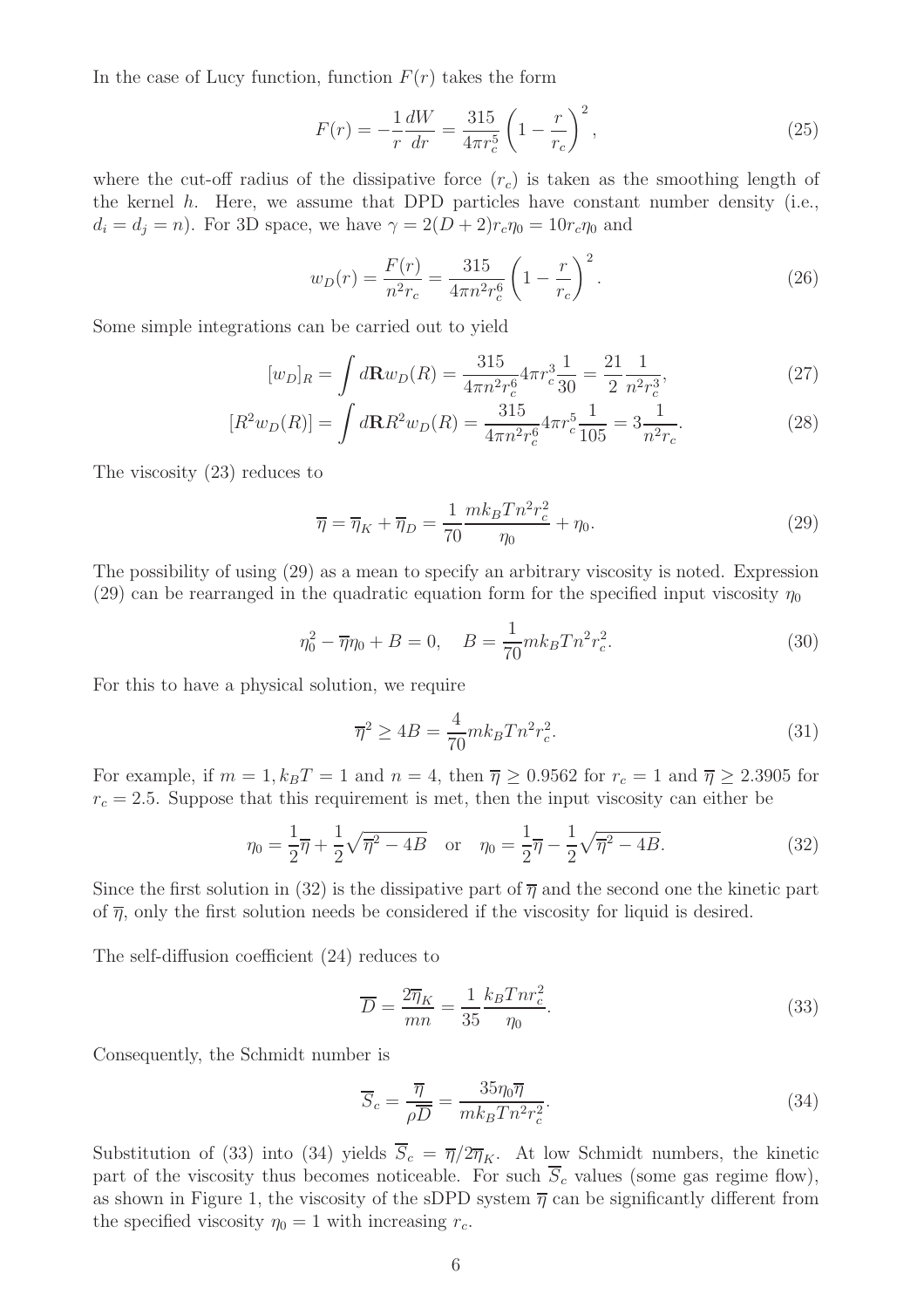Consider a generic tagged particle in a sea of other particles undergoing a diffusion process. According to the Stokes-Einstein relation, the size of a tagged particle (exclusion zone) can be estimated as

$$
a_{eff} = \frac{k_B T}{6\pi \overline{D} \overline{\eta}}.\tag{35}
$$

Substitution of (33) into (35) yields

$$
a_{eff} = \frac{35\eta_0}{6\pi n r_c^2 \overline{\eta}}.\tag{36}
$$

In the case of quintic spline function, using the same derivation procedure, expressions for the viscosity, self-diffusion coefficient, Schmidt number, and the size of a tagged particle are respectively given by

$$
\overline{\eta} = \frac{1}{120} \frac{mk_B T n^2 r_c^2}{\eta_0} + \eta_0,\tag{37}
$$

$$
\overline{D} = \frac{1}{60} \frac{k_B T n r_c^2}{\eta_0},\tag{38}
$$

$$
\overline{S}_c = \frac{60\eta_0 \overline{\eta}}{mk_B T n^2 r_c^2},\tag{39}
$$

$$
a_{eff} = \frac{10\eta_0}{6\pi n r_c^2 \overline{\eta}}.\tag{40}
$$

### 4 Proposed dissipative weighting function/kernel

We propose a kernel that allows one to control both the viscosity and the Schmidt number of the sDPD fluid. The former is achieved by designing the proposed kernel to satisfy the properties of function  $W$  in SPH. The latter is achieved by introducing a free parameter, namely s, into the kernel. In other words, from a DPD perspective, there will be 2 free parameters ( $\gamma$  and s) in the dissipative force form and they are used to match the two dynamic thermo-properties, namely  $\eta$  and  $S_c$ , of a given fluid. Details are as follows.

#### 4.1 Three dimensional space

To achieve the goals just mentioned, a kernel should be designed (i) to satisfy the properties of function W in SPH; and (ii) to result in function  $F(r)$  in the form of  $(1 - r/r_c)^s$ . The kernel can be verified to be

$$
W(r,r_c) = \frac{(s+3)(s+4)(s+5)}{32\pi r_c^3} \left(1 - \frac{r}{r_c}\right)^{s+1} \left[1 + (1+s)\frac{r}{r_c}\right], \quad s > 0,
$$
 (41)

where s is a free parameter. It has the same properties as SPH kernels (i.e.,  $[W]_R = 1$  and  $\lim_{x \to 0} W(r, r_c) = \delta(r)$ . It is noted that when  $s = 2$ , the proposed kernel reduces to Lucy function. The corresponding function  $F(r)$  is

$$
F(r) = -\frac{1}{r}\frac{\partial W}{\partial r} = \frac{(s+1)(s+2)(s+3)(s+4)(s+5)}{32\pi r_c^5} \left(1 - \frac{r}{r_c}\right)^s.
$$
 (42)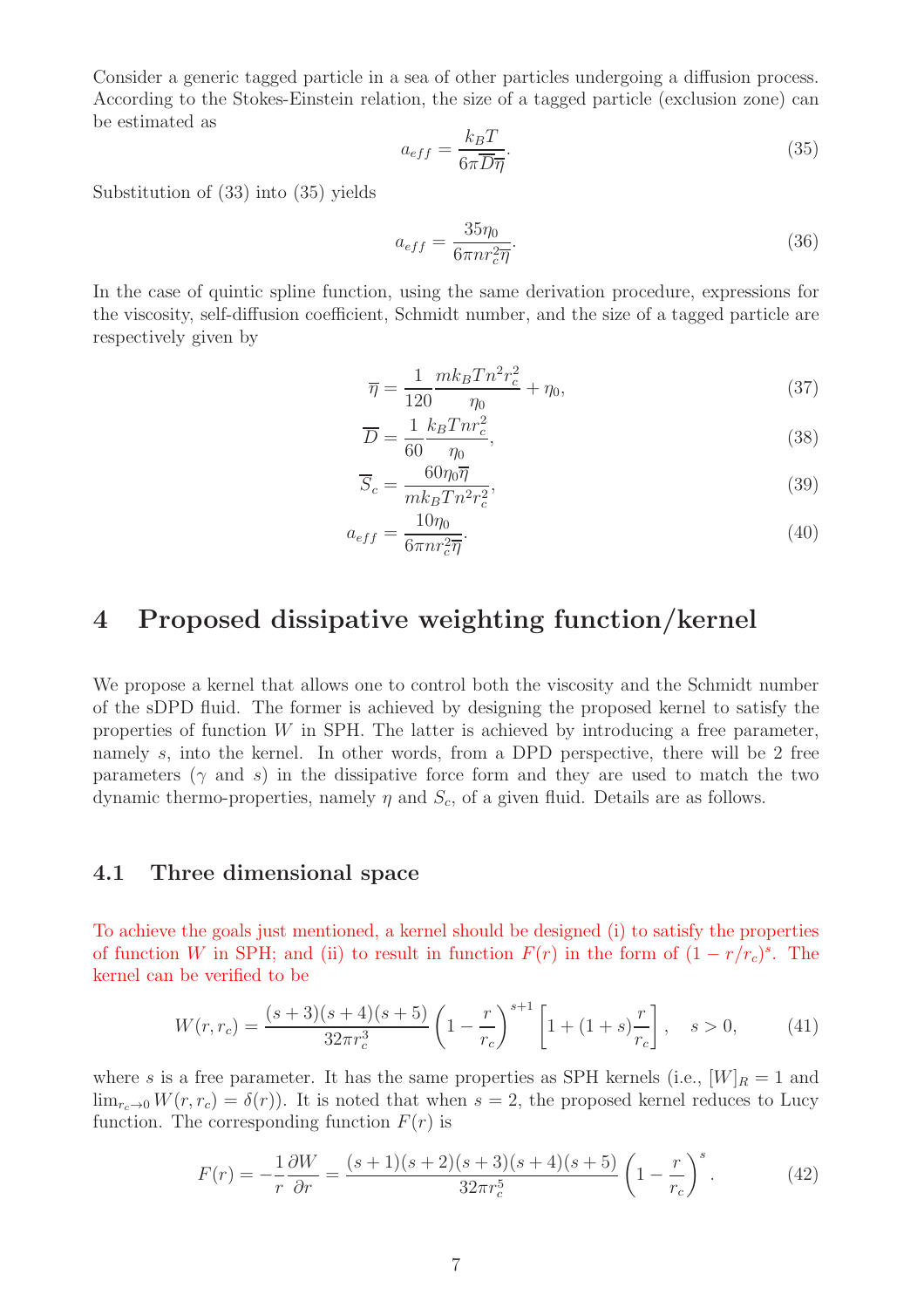From (42), the weighting function for the dissipative force is derived

$$
w_D(r) = \frac{F(r)}{n^2 r_c} = \frac{(s+1)(s+2)(s+3)(s+4)(s+5)}{32\pi n^2 r_c^6} \left(1 - \frac{r}{r_c}\right)^s.
$$
 (43)

When  $s = 1/2$ , the proposed weighting function reduces to the one reported in [18] which is widely employed in DPD. It can be shown that

$$
[w_D]_R = \frac{(s+4)(s+5)}{4n^2r_c^3}, \quad [R^2w_D]_R = \frac{3}{n^2r_c}.
$$
\n(44)

Using the kinetic theory, the dynamic thermo-properties of the sDPD fluid are estimated as

$$
\overline{\eta} = \overline{\eta}_K + \overline{\eta}_D = \frac{3mk_BT}{2\gamma[w_D]_R} + \frac{\gamma n^2 [R^2 w_D]_R}{30} = \frac{3}{5} \frac{mk_BTn^2r_c^2}{\eta_0(s+4)(s+5)} + \eta_0,\tag{45}
$$

$$
\overline{D} = \frac{2\overline{\eta}_K}{mn} = \frac{6}{5} \frac{k_B T n r_c^2}{\eta_0 (s+4)(s+5)},
$$
\n(46)

$$
\overline{S}_c = \frac{\overline{\eta}}{mn\overline{D}} = \frac{5}{6} \frac{\overline{\eta}\eta_0 (s+4)(s+5)}{mk_B T n^2 r_c^2},\tag{47}
$$

$$
a_{eff} = \frac{k_B T}{6\pi \overline{D} \overline{\eta}} = \frac{5}{36} \frac{\eta_0 (s+4)(s+5)}{\pi n r_c^2 \overline{\eta}}.
$$
\n(48)

Some conditions on  $(45)-(47)$  are required to ensure that the equations have a physical solution. For given values of  $m$ ,  $k_BT$ , n and  $r_c$ , the minimum value of the viscosity  $\overline{\eta}$  can be estimated by considering (45) as an equation for  $\eta_0$ . Multiplying both sides of (45) with  $\eta_0$ yields

$$
\eta_0^2 - \overline{\eta}\eta_0 + B = 0, \quad B = \frac{3}{5} \frac{mk_B T n^2 r_c^2}{(s+4)(s+5)},\tag{49}
$$

leading to

$$
\overline{\eta} \ge \sqrt{4B} = \sqrt{\frac{12}{5} \frac{mk_B T n^2 r_c^2}{(s+4)(s+5)}}.
$$
\n(50)

For liquid regime  $(\overline{\eta}_K \ll \overline{\eta}_D)$ ,

$$
\overline{\eta} \simeq \eta_0 \ge \sqrt{\frac{12}{5} \frac{mk_B T n^2 r_c^2}{(s+4)(s+5)}}.
$$
\n
$$
(51)
$$

As mentioned earlier, the free parameter s is introduced to make  $S_c$  become an input parameter to the DPD equation. To achieve this, we consider (47) as an equation for the variable s

$$
s^2 + 9s + 20 - C = 0, \quad C = \frac{6}{5} \frac{\overline{S}_c m k_B T n^2 r_c^2}{\overline{\eta} \eta_0} \simeq \frac{6}{5} \frac{\overline{S}_c m k_B T n^2 r_c^2}{\eta_0^2}.
$$
 (52)

This equation always has two solutions. Since  $s > 0$ , we choose the following solution

$$
s = \frac{-9 + \sqrt{1 + 4C}}{2}.\tag{53}
$$

If the Schmidt number is given, then the value of  $s$  can be estimated from  $(53)$  (note that (53) is obtained by considering (47) as an equation in the variable s). If so,  $S_c$  is included into the DPD equation and the  $S_c$  of the DPD system as predicted by the kinetic theory will be exactly equal to this specified value.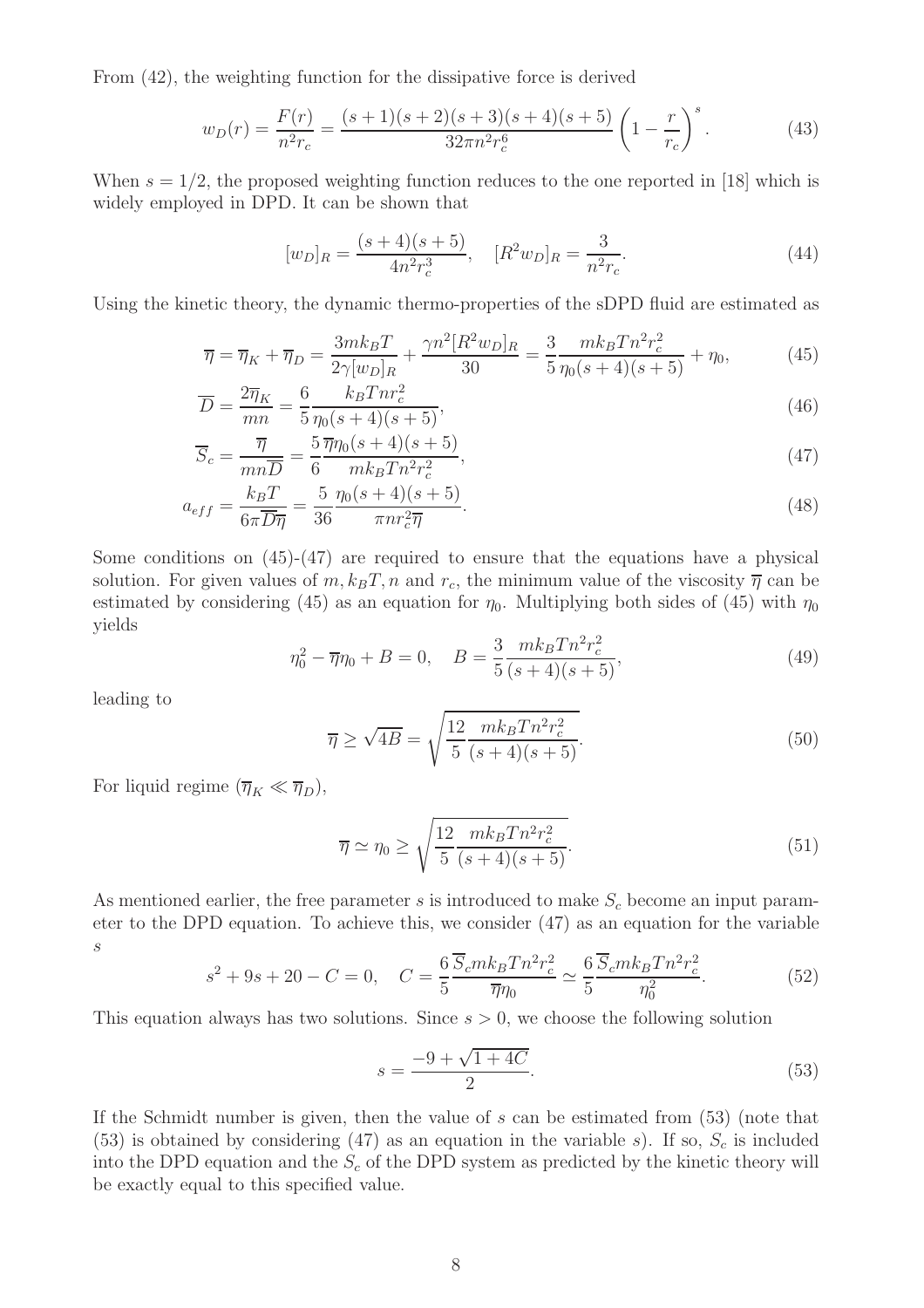The condition  $s > 0$  requires  $C > 20$ . It implies that, for a given Schmidt number, the input viscosity should be chosen in a way that satisfies

$$
\eta_0 < \sqrt{\frac{3}{50} \overline{S}_c m k_B T n^2 r_c^2},\tag{54}
$$

and for a given  $\eta_0$ , it requires

$$
\overline{S}_c > \frac{50}{3} \frac{\eta_0^2}{mk_B T n^2 r_c^2}.
$$
\n
$$
(55)
$$

#### 4.2 Two dimensional space

In 2D, the proposed kernel takes the form

$$
W(r,r_c) = \frac{(s+3)(s+4)}{6\pi r_c^2} \left(1 - \frac{r}{r_c}\right)^{s+1} \left[1 + (1+s)\frac{r}{r_c}\right], \quad s > 0,
$$
 (56)

Relevant functions and dynamic thermo-properties of the sDPD fluid derived from this kernel are

$$
F(r) = -\frac{1}{r}\frac{\partial W}{\partial r} = \frac{(s+1)(s+2)(s+3)(s+4)}{6\pi r_c^4} \left(1 - \frac{r}{r_c}\right)^s,\tag{57}
$$

$$
w_D(r) = \frac{F(r)}{n^2 r_c} = \frac{(s+1)(s+2)(s+3)(s+4)}{6\pi n^2 r_c^5} \left(1 - \frac{r}{r_c}\right)^s,
$$
\n(58)

$$
[w_D]_R = \frac{(s+3)(s+4)}{3n^2r_c^3}, \quad [R^2w_D]_R = \frac{2}{n^2r_c},\tag{59}
$$

$$
\overline{\eta} = \overline{\eta}_K + \overline{\eta}_D = \frac{mk_B T}{\gamma [w_D]_R} + \frac{\gamma n^2 [R^2 w_D]_R}{16} = \frac{3}{8} \frac{mk_B T n^2 r_c^2}{\eta_0 (s+3)(s+4)} + \eta_0,\tag{60}
$$

$$
\overline{D} = \frac{2\overline{\eta}_K}{mn} = \frac{3}{4} \frac{k_B T n r_c^2}{\eta_0 (s+3)(s+4)},\tag{61}
$$

$$
\overline{S}_c = \frac{\overline{\eta}}{mn\overline{D}} = \frac{4}{3} \frac{\overline{\eta}\eta_0(s+3)(s+4)}{mk_B T n^2 r_c^2}.
$$
\n(62)

As in the 3D case, there are the following limits. The input viscosity can be imposed up to the value

$$
\eta_0 < \sqrt{\frac{1}{16} \overline{S}_c m k_B T n^2 r_c^2}.\tag{63}
$$

The viscosity of the system and the input Schmidt number cannot be lower than

$$
\overline{\eta} \simeq \eta_0 \ge \sqrt{\frac{3}{2} \frac{mk_B T n^2 r_c^2}{(s+3)(s+4)}} \quad \text{and} \quad \overline{S}_c > \frac{16 \eta_0^2}{mk_B T n^2 r_c^2}.
$$
 (64)

The Schmidt number can be incorporated into the DPD equation through

$$
s = \frac{-7 + \sqrt{1 + 4C}}{2}, \quad C = \frac{3}{4} \frac{\overline{S}_c m k_B T n^2 r_c^2}{\overline{\eta} \eta_0} \simeq \frac{3}{4} \frac{\overline{S}_c m k_B T n^2 r_c^2}{\eta_0^2}.
$$
 (65)

Figure 2 display several kernels used in this study (i.e., Lucy function, quintic spline function and proposed function) and their associated dissipative weighting functions. Kinetic theory expressions for the viscosity, diffusivity and Schmidt number are shown in Table 1. If one is interested in modelling a liquid with the specified input viscosity, the DPD system should be designed in a way that makes  $\overline{\eta}_K/\overline{\eta}_D$  small. This can be achieved by reducing  $k_BT, m, n, r_c$ and/or increasing  $\eta_0$ . By choosing large values of  $\eta_0$ , and standard values of  $k_BT$ , m,  $r_c$  and  $n$  [9], the kinetic part of  $\overline{\eta}$  can be negligible.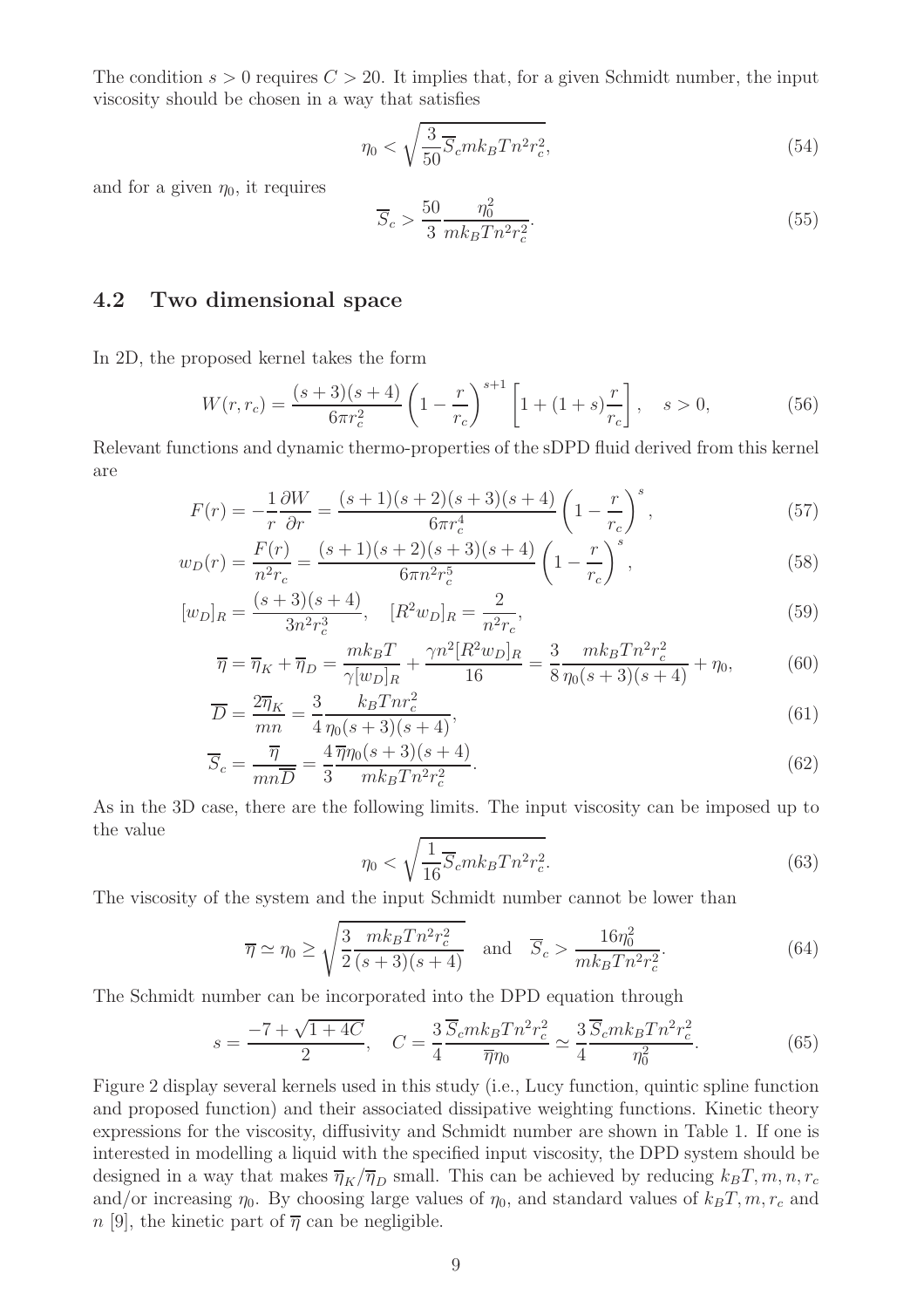#### 4.3 Proposed DPD and sDPD

In this study, the DPD and sDPD formulations are implemented with the proposed dissipative weighting function (43) (or (58)) and the proposed kernel (41) (or (56)), respectively. The viscosity and the Schmidt number become input parameters. For the sDPD scheme, the repulsion force is the SPH discretisation of the pressure gradient term in the Navier-Stokes equation. Since the SPH quadrature (discretising) error is estimated as  $O(\Delta x/r_c)$  ( $\Delta x$  is a typical distance between particles), one normally needs to employ relatively large values of  $r_c$  and n. For the DPD scheme, the repulsion force is derived from a soft potential and the repulsion strength is chosen according to the water compressibility. It is regarded as a coarse-grained model that possesses a scale-free property (i.e., independent of number density), and one can employ relatively small values of  $n$  (i.e., high coarse-graining levels) and  $r_c$  (i.e.,  $r_c = 1$  is the standard value). Kinetic theory expressions (34), (47) and (62) show that the  $S_c$  number is inversely proportional to n and  $r_c^3$  $_{c}^{3}$ . In this sense, the proposed DPD has the ability to model a fluid that has a faster dynamic response than the proposed sDPD for a given input viscosity. In addition, the computational effort of the former is significantly less than that of the latter as the DPD does not involve the task of computing the number density.

#### 4.4 Proposed DPD and Standard DPD

It can be seen that by choosing appropriate values of  $\eta$  and  $S_c$  for the proposed DPD and of  $\gamma$  and s for the standard DPD, the equations for the two methods are identical. However, the ways the simulations are conducted by the proposed and standard DPD are different. In the standard DPD, the noise level  $\sigma$  is considered as an input parameter. Its value is usually chosen as a compromise between fast simulation and satisfaction of the specified thermal temperature. Groot and Warren [16] recommended  $\sigma = 3$  and this value has been widely used in practice. The viscosity and self-diffusivity are subsequently estimated by the kinetic theory or through numerical simulation. Any change in  $r_c$ , n,  $k_BT$  and m results in a DPD fluid of different viscosity. In the proposed DPD, the repulsion force is also derived from a soft potential, but the viscosity and the Schmidt number are input parameters. It is noted that the present weighting function for the dissipative force can also be implemented in conjunction with other forms of the conservative force. Like the standard DPD, one also needs to specify values of n,  $r_c$ , m and  $k_BT$ , but these values can be designed so that their effects on the viscosity of the system can be negligible.

We now examine the ways to control other hydrodynamic properties (e.g., the self-diffusion coefficient and Schmidt number) of the DPD fluid by the two methods. The diffusivity in the standard DPD with  $s = 1/2$  is estimated as [9]

$$
\overline{D} = \frac{315}{32\pi} \frac{k_B T^2}{\sigma^2 n r_c^3},\tag{66}
$$

which shows that the self-diffusivity is inversely proportional to n and  $r_c^3$  $_{c}^{3}$ . In contrast, from (46) and (61), the self-diffusivity is proportional to n and  $r_c$  for the proposed DPD. As the level of coarse-graining increases, the number density used is reduced, leading to a decrease in  $\overline{D}$  and an increase in  $\overline{S}_c$  for the proposed DPD, but an increase in  $\overline{D}$  and a decrease in  $\overline{S}_c$ for the standard DPD. In this regard, the proposed DPD is preferable to the standard DPD in the context of coarse grained modelling.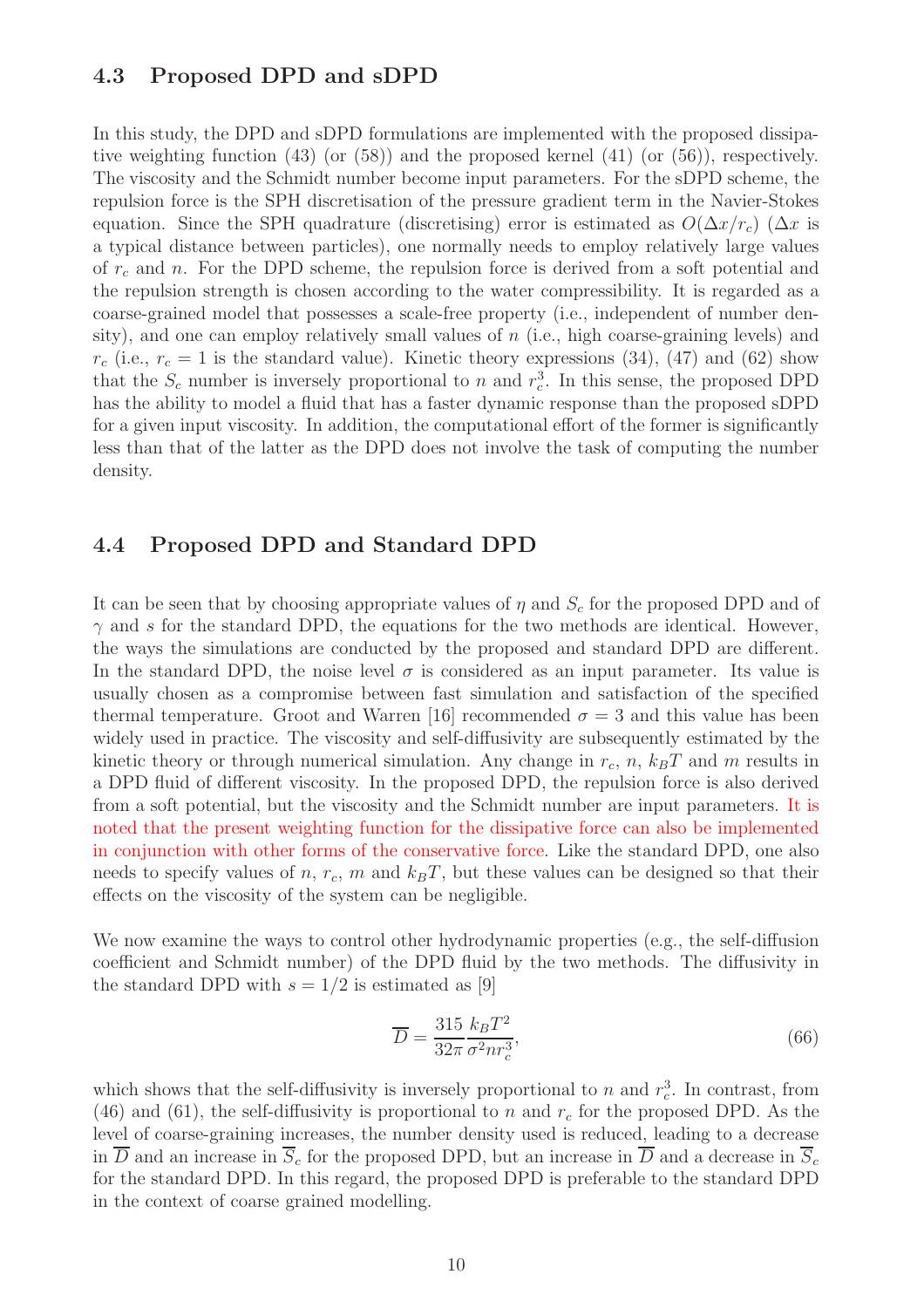We recall the size of a particle in the standard DPD (with  $s = 1/2$ ) produced by the dissipative force [13]

$$
a_{eff} = \frac{56320\pi n\sigma^4 r_c^6}{315 \times 51975 m (k_B T)^3 + 64 \times 256\pi^2 \sigma^4 n^2 r_c^8}.
$$
(67)

Together with (48), the effective size of a particle can be seen to be a decreasing function of  $r_c$  for both the standard DPD and the proposed DPD.

### 5 Numerical results

Verification of the proposed weighting function/kernel is conducted in no-flow condition and in viscometric flows. For the latter, we consider Couette flow with Lees-Edwards boundary conditions [23]. Simulations are carried out using 30,000 time steps and  $\Delta t = 0.001$  for computing the diffusivity, and using 200,000 time steps and  $\Delta t = 0.005$  to compute the viscosity. To assess the performance of different DPD formulations, a range of shear rate is employed, over which we measure the mean value and standard deviation of the computed viscosities. The standard deviation is expected to be small as the viscosity is constant for a Newtonian fluid.

#### 5.1 Proposed function with  $s = 1/2$

The proposed function/kernel is first implemented with  $s = 1/2$  and the obtained results are compared with those by the sDPD using Lucy and quintic spline kernels. Note that  $s = 1/2$ is widely employed in the standard DPD (e.g. [18]). The imposed viscosities are chosen to be  $\eta_0 = 10$  and  $\eta_0 = 50$ . Since the value of s here is fixed, the Schmidt number is a result of the choice of the input parameters. According to the kinetic theory, the three kernels, Lucy, quintic and proposed, have  $\overline{S}_c \sim O(10^2)$  and  $\sim O(10^3)$  for  $\eta_0 = 10$  and  $\eta_0 = 50$ , respectively.

Table 2 shows the numerical results obtained by the proposed DPD and sDPD methods using  $(r_c = 2.5, m = 1, k_B T = 1, n = 4)$  for two input viscosities, namely 10 and 50. Results by the sDPD using Lucy and quintic kernels, where the conservation of angular momentum is guaranteed, are also included. The calculated viscosity is seen to be more stable with the proposed function  $(s = 1/2)$  than with Lucy  $(s = 2)$  and Quintic functions over the range of the imposed shear rate. Results concerning the standard deviation of the computed viscosities by the proposed sDPD are higher than those by the proposed DPD.

When  $r_c$  is reduced to 1, numerical experiments (Table 3) indicates that the sDPD fails to represent a fluid properly - its viscosity is erratic in the shear rate. In contrast, the proposed DPD produces a stable viscosity over a range of the imposed shear rate (0.05, 0.1, 0.2, 0.5, 1). For the sDPD, with  $r_c = 1$  and  $n = 4$ , the discretisation appears too coarse for a proper simulation. For the proposed DPD, good results are obtained as the method is a coarse-grained model that is also free-scale. Furthermore, as shown in Figure 3, linear velocity profiles are obtained and the computed thermal temperature and number density are approximately equal to 1 and 4, respectively. Also, the shear stress is typically "constant" across the flow section and the normal stress difference is approximately zero.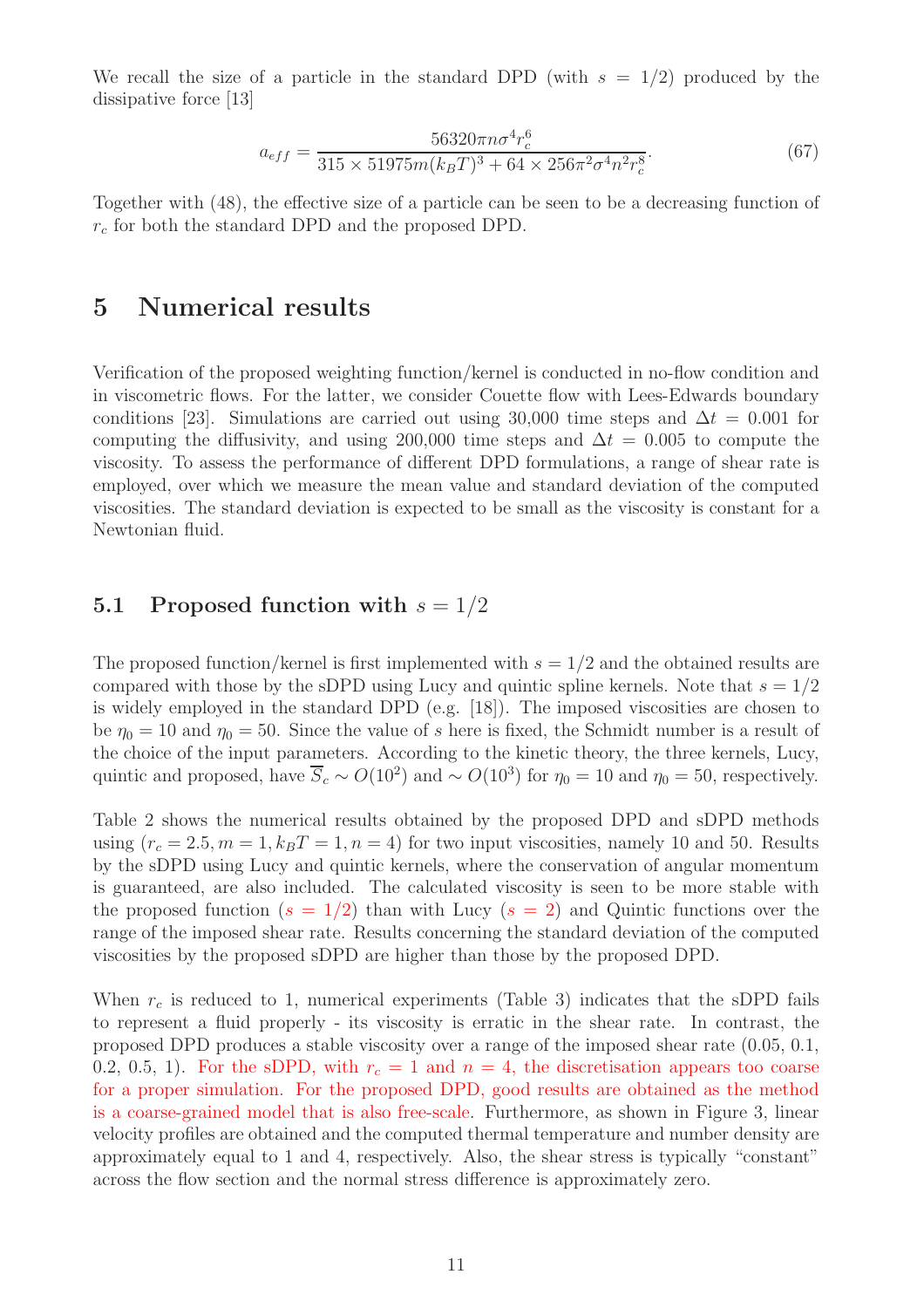#### 5.2 Proposed function with s as a function of  $S_c$

Taking  $n = 4$ ,  $k_B T = 1$ ,  $r_c = 2.5$  and  $m = 1$ , through (63), the upper limit of the imposed viscosity is estimated as 50 for  $S_c = 400$  and 79.1 for  $S_c = 10^3$ . Appropriate values of  $\eta_0$ are then chosen, from which the corresponding values of the free parameter s are obtained. Results concerning the viscosity are presented in Table 4 for the proposed sDPD and in Table 5 for the proposed DPD. It can be seen that the exponent s is covered from a nearlyzero value to the value of about 2 (Lucy kernel has  $s = 2$ ). Similar remarks to the case of  $s = 1/2$ , where  $S_c$  is a result of the choice of the parameters adopted (Section 5.1), can be made here. Note that the results tabulated in the tables here correspond to the specified  $S_c$ . The standard deviation of the computed viscosities is relatively small and the calculated viscosities are in good agreement with the imposed viscosity or the viscosity by the kinetic theory over a range of the shear rate. Furthermore, it can be seen that low values of s generally lead to more stable calculated results than large values of s for a given Sc. The reason for this is still not clear to the present authors. The differences between the mean computed viscosity and the viscosity by the kinetic theory are in the range of 0.4% to 3.6% for  $S_{c0} = 400$ , and of 0.7% to 4.2% for  $S_{c0} = 1000$  for the proposed sDPD, and 0.8% to 4.1% for  $S_{c0} = 400$ , and 1.0% to 4.6% for  $S_{c0} = 1000$  for the proposed DPD. These values are small in comparison to the error of the order  $10 - 30\%$  by the standard DPD reported in [16].

No-flow simulations are also conducted to compute the diffusivity of the DPD/sDPD fluid for a wide range of the Schmidt number, namely  $(10, 20, \dots, 90, 100, 200, \dots, 1000)$ . The imposed viscosities are chosen near their upper limits. Variations of the mean squared displacement of the particles against time can be well approximated by polynomials of first order. Some typical results of the diffusivity are displayed in Figure 4. For  $S_{c0} = 400$  and  $\eta_0 = 49$ , the self-diffusion coefficient is estimated as 0.0346 by the proposed sDPD and 0.0319 by the proposed DPD, which are comparable to the value of 0.0306 predicted by the kinetic theory.

Figure 5 displays the computed  $S_c$  against the imposed value  $S_{c0}$  in the log-scale coordinate system by the three methods. It can be seen that values of the Schmidt number predicted by the kinetic theory very much agree with the computed (and specified) values as expected; the formulation is doing its job well. The computed  $S_c$  values by the proposed sDPD and DPD are in good agreement with the kinetic theory predictions, particularly for the proposed DPD. It is noted that the error bars associated with the data points are not displayed here since their values are quite small in comparison with the coordinate scale used.

### 6 Concluding remarks

This paper presents improved DPD and sDPD formulations for simulating mesoscopic phenomena in fluid systems. A new dissipative weighting function/kernel is introduced into the DPD/sDPD formulation, which allows both the viscosity and the Schmidt number of the DPD/sDPD fluid to be specified as input parameters. Numerical results show that (i) calculated viscosities, self-diffusion coefficient and Schmidt numbers by the proposed schemes are in good agreement with those by the kinetic theory; and (ii) the proposed DPD scheme (i.e., new weighting function, repulsion force derived from a soft potential) is superior to the proposed sDPD scheme (new kernel, repulsion force derived from the pressure gradient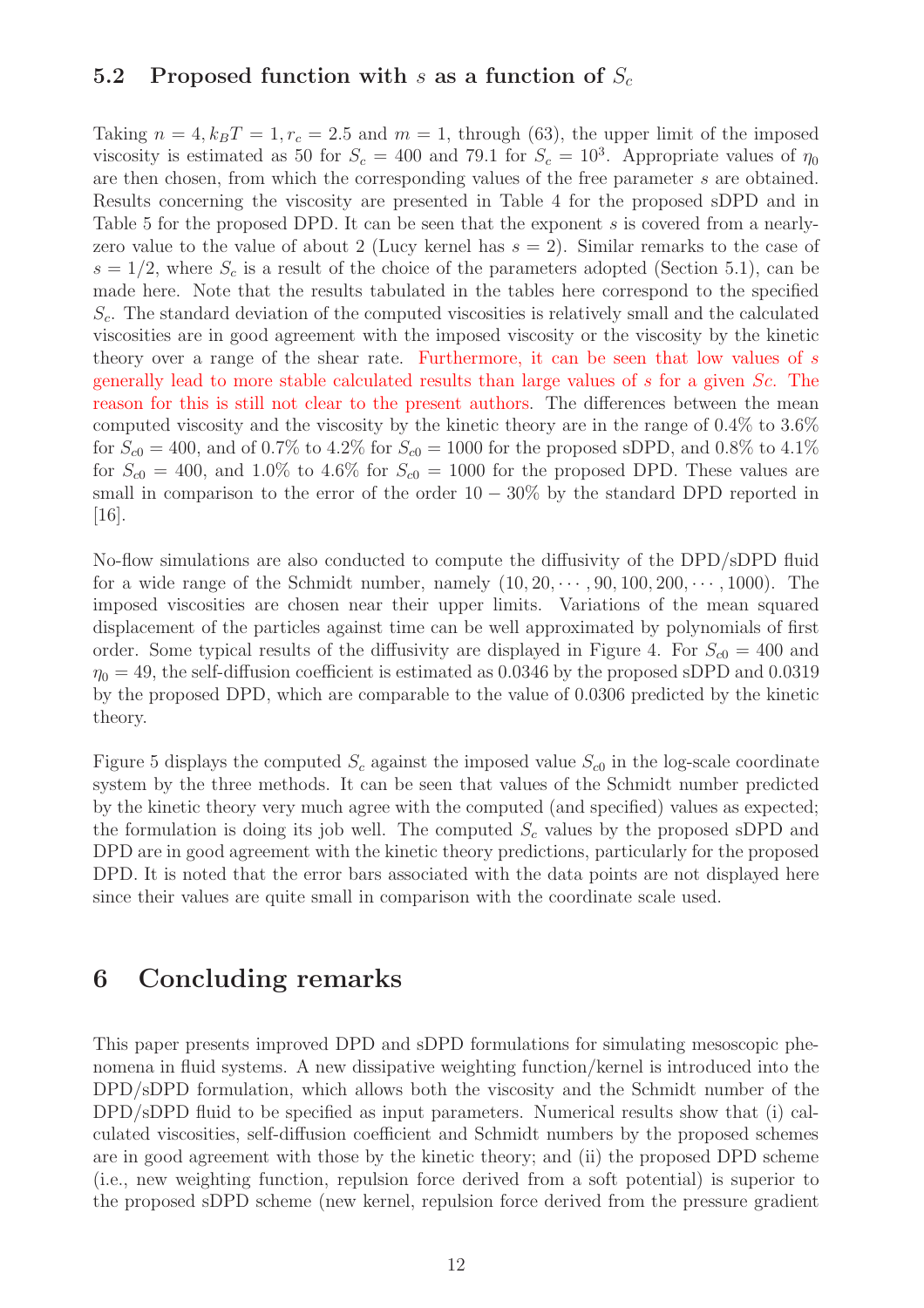discretisation) in terms of computational effort and ability to yield a stable viscosity from different imposed shear rates.

# References

- 1. P.J. Hoogerbrugge, J.M.V.A. Koelman, Simulating microscopic hydrodynamic phenomena with dissipative particle dynamics, Europhysics Letters. 19(3) (1992) 155-160.
- 2. C. Marsh, Theoretical aspect of dissipative particle dynamics (PhD Thesis), University of Oxford, 1998.
- 3. P. Español, P. Warren, Statistical mechanics of dissipative particle dynamics, Europhysics Letters. 30(4) (1995) 191-196.
- 4. P. Español, Hydrodynamics from dissipative particle dynamics, Phys. Rev. E. 52 (1995) 1734-1742.
- 5. J.H. Irving, J.G. Kirkwood, The statistical mechanical theory of transport processes. IV. The equations of hydrodynamics, J. Chem. Phys. 18 (1950) 817-829.
- 6. R.M. Füchslin, H. Fellermann, A. Eriksson, H.-J. Ziock, Coarse graining and scaling in dissipative particle dynamics, J. Chem. Phys. 130 (2009) 214102.
- 7. Y. Kong, C.W. Manke, W.G. Madden, A.G. Schlijper, Effect of solvent quality on the conformation and relaxation of polymers via dissipative particle dynamics, J. Chem. Phys. 107 (1997) 592.
- 8. E.S. Boek, P.V. Coveney, H.N.N. Lekkerkerker, P. van der Schoot, Simulating the rheology of dense colloidal suspensions using dissipative particle dynamics, Phys. Rev. E. 55(3) (1997) 3124-3133.
- 9. N. Phan-Thien, Understanding Viscoelasticity: An Introduction to Rheology, second Edition, Springer-Verlag, Berlin, 2013.
- 10. P. Espa˜nol, M. Revenga, Smoothed dissipative particle dynamics, Phys. Rev. E. 67(2) (2003) 026705.
- 11. W. Pan, B. Caswell, G.E. Karniadakis, Rheology, microstructure and migration in Brownian colloidal suspensions, Langmuir. 26(1) (2010) 133-142.
- 12. N. Phan-Thien, N. Mai-Duy, B.C. Khoo, A spring model for suspended particles in dissipative particle dynamics, J. Rheol. 58 (2014) 839-867.
- 13. N. Mai-Duy, N. Phan-Thien, B.C. Khoo, Investigation of particles size effects in Dissipative Particle Dynamics (DPD) modelling of colloidal suspensions, Comput. Phys. Comm. 189 (2015) 37-46.
- 14. X. Bian, S. Litvinov, R. Qian, M. Ellero, N.A. Adams, Multiscale modeling of particle in suspension with smoothed dissipative particle dynamics, Phys. Fluids. 24 (2012) 012002.
- 15. S. Litvinov, M. Ellero, X.Y. Hu, N.A. Adams, A splitting scheme for highly dissipative smoothed particle dynamics, J. Comput. Phys. 229(15) (2010) 5457-5464.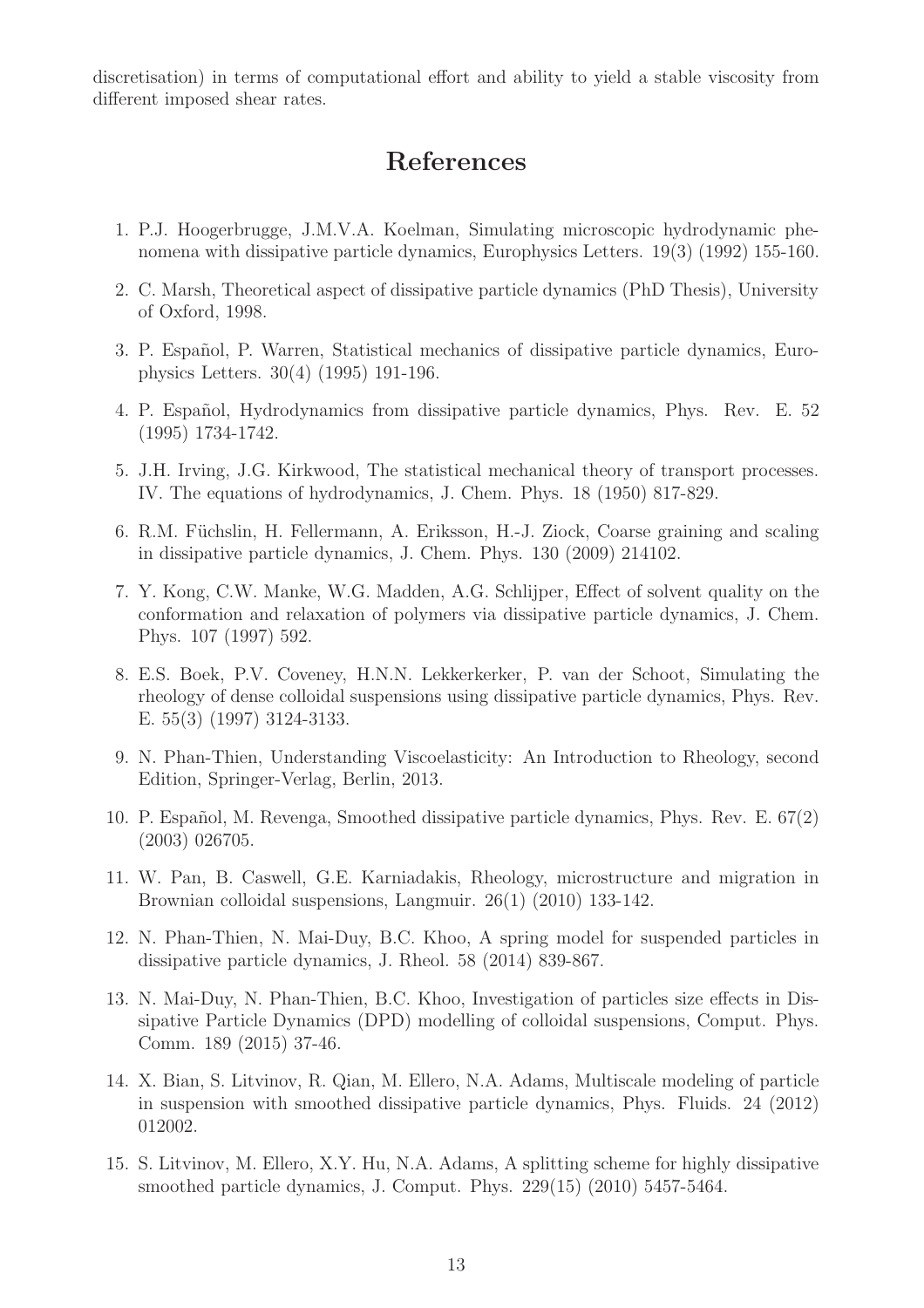- 16. R.D. Groot, P.B. Warren, Dissipative particle dynamics: Bridging the gap between atomistic and mesoscopic simulation, J. Chem. Phys. 107 (1997) 4423.
- 17. V. Symeonidis, G.E. Karniadakis, B. Caswell, Schmidt number effects in dissipative particle dynamics simulation of polymers, J. Chem. Phys. 125 (2006) 184902.
- 18. X.J. Fan, N. Phan-Thien, S. Chen, X. Wu, T.Y. Ng, Simulating flow of DNA suspension using dissipative particle dynamics, Phys. Fluids. 18(6) (2006) 063102.
- 19. C.A. Marsh, G. Backx, M.H. Ernst, Static and dynamic properties of dissipative particle dynamics, Phys. Rev. E. 56(2) (1997) 1676-1691.
- 20. S. Litvinov, M. Ellero, X. Hu, N.A. Adams, Self-diffusion coefficient in smoothed dissipative particle dynamics, J. Chem. Phys. 130 (2009) 021101.
- 21. X.Y. Hu, N.A. Adams, Angular-momentum conservative smoothed particle dynamics for incompressible viscous flows, Phys. Fluids. 18 (2006) 101702.
- 22. J.J. Monaghan, Smoothed particle hydrodynamics, Reports on Progress in Physics. 68(8) (2005) 1703.
- 23. A.W. Lees, S.F. Edwards, The computer study of transport processes under extreme conditions, Journal of Physics C: Solid State Physics. 5(15) (1972) 1921.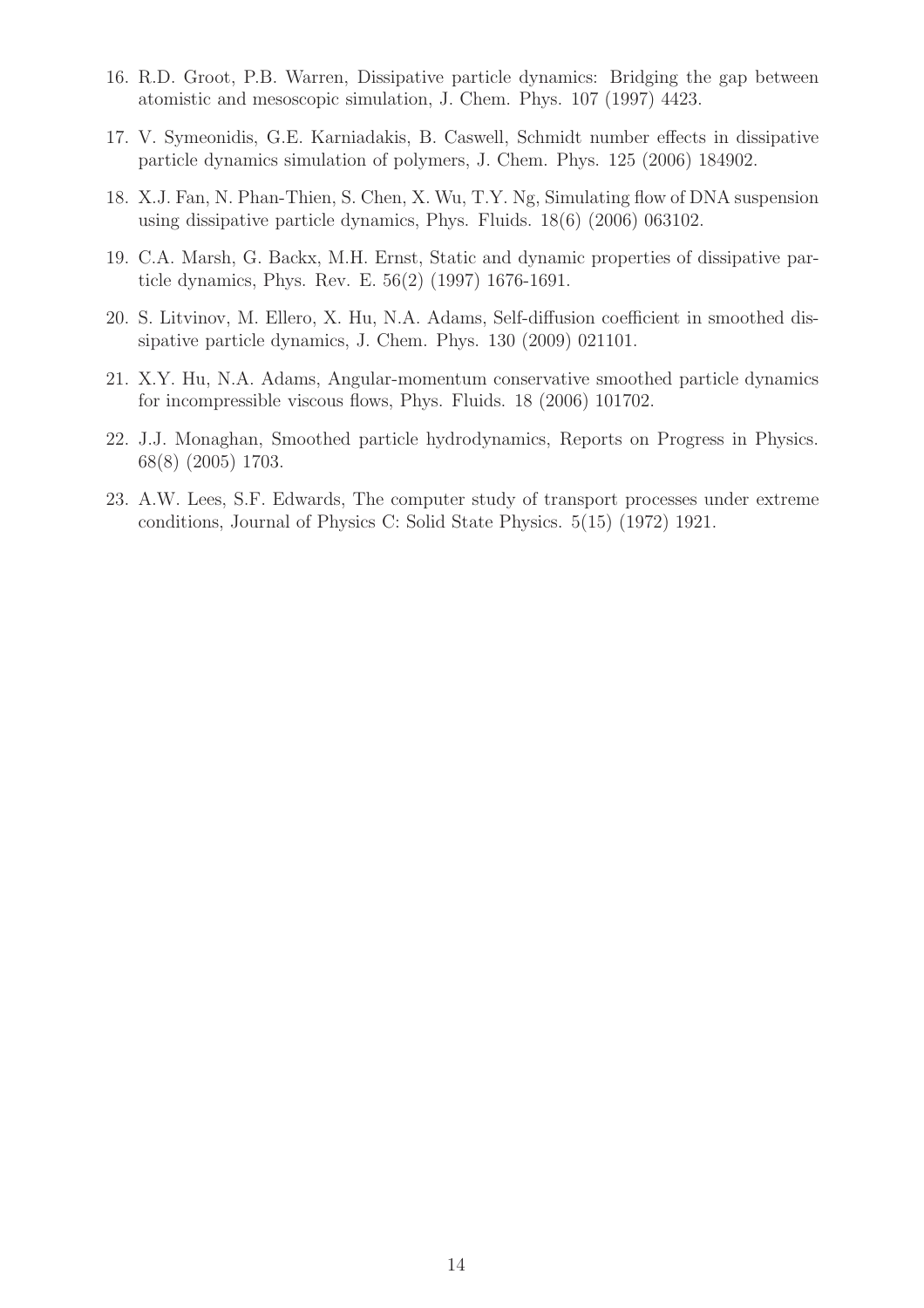| Lucy                                     | Quintic                                                                                                                                    | Proposed $(s = 1/2)$                    |
|------------------------------------------|--------------------------------------------------------------------------------------------------------------------------------------------|-----------------------------------------|
|                                          |                                                                                                                                            |                                         |
|                                          | $w_D(r), r \le 1$<br>$\sim (1-r)^2$ $\sim \begin{cases} (3-3r)^4 - 6(2-3r)^4 + 15(1-3r)^4 \\ (3-3r)^4 - 6(2-3r)^4 \\ (3-3r)^4 \end{cases}$ | $\sim (1-r)^{1/2}$                      |
|                                          |                                                                                                                                            |                                         |
|                                          | Dissipative viscosity, 2D $\&$ 3D                                                                                                          |                                         |
| $\eta_0$                                 | $\eta_0$                                                                                                                                   | $\eta_0$                                |
|                                          | Kinetic viscosity, 2D                                                                                                                      |                                         |
| $\frac{1}{1} \frac{mk_B T n^2 r_c^2}{m}$ | 239 $mk_B T n^2 r_c^2$                                                                                                                     | $\overline{1 mk_B}Tn^2r_c^2$            |
| 80<br>$\eta_0$                           | $\frac{33264}{100(\overline{\eta}_K/\eta_0) \text{ for } m=1, k_B T=1, n=4, r_c=1, \eta_0=10}$                                             | $\eta_0$                                |
| $0.20\%$                                 |                                                                                                                                            | $0.38\%$                                |
|                                          | 0.11%<br>Kinetic viscosity, 3D                                                                                                             |                                         |
|                                          |                                                                                                                                            |                                         |
| $1 mk_BTn^2r_c^2$                        | $\frac{1}{2}mk_BTn^2r_c^2$                                                                                                                 | $4 \overline{mk_B} T n^2 r_c^2$         |
| 70<br>$\eta_0$                           | $\frac{120}{100} \frac{\eta_0}{\eta_K/\eta_0} \text{ for } m = 1, k_B T = 1, n = 4, r_c = 1, \eta_0 = 10$                                  | $\eta_0$                                |
| $0.22\%$                                 | 0.13%                                                                                                                                      | $0.38\%$                                |
|                                          | Self-diffusion coefficient, 2D                                                                                                             |                                         |
| $1 \; k_B T n r_c^2$                     | $\overline{239}$ $\overline{k}_B$ $Tnr_c^2$                                                                                                | $1 \ k_B T n r_c^2$                     |
| 40<br>$\eta_0$                           |                                                                                                                                            | 21 $\frac{\eta_0}{\eta_0}$              |
|                                          | $\frac{16632 \quad \eta_0}{\text{Self-diffusion coefficient, 3D}}$                                                                         |                                         |
| $1 \ k_B T n r_c^2$                      | $1 \ k_B T n r_c^2$                                                                                                                        | $8$ $k_B T n r_c^2$                     |
| 35<br>$\eta_0$                           | 60<br>$\eta_0$                                                                                                                             | 165<br>$\eta_0$                         |
|                                          | Schmidt number, 2D                                                                                                                         |                                         |
| $40\eta_0(\overline{\eta}_K+\eta_0)$     | $16632\,\eta_0(\overline\eta_K+\eta_0)$                                                                                                    | $21\eta_0(\overline{\eta}_K+\eta_0)$    |
| $mk_B T n^2 r_c^2$                       | 239 $mk_B T n^2 r_c^2$                                                                                                                     | $mk_BTn^2r_c^2$                         |
|                                          | Schmidt number, 3D                                                                                                                         |                                         |
| $35\eta_0(\overline{\eta}_K+\eta_0)$     | $60\eta_0(\overline{\eta}_K+\eta_0)$                                                                                                       | $165\,\eta_0(\overline{\eta}_K+\eta_0)$ |
| $mk_BTn^2r_c^2$                          | $mk_BTn^2r_c^2$                                                                                                                            | 8 $mk_BTn^2r_c^2$                       |

Table 1: Diffusivity, viscosity and Schmidt number predicted by kinetic theory for sDPD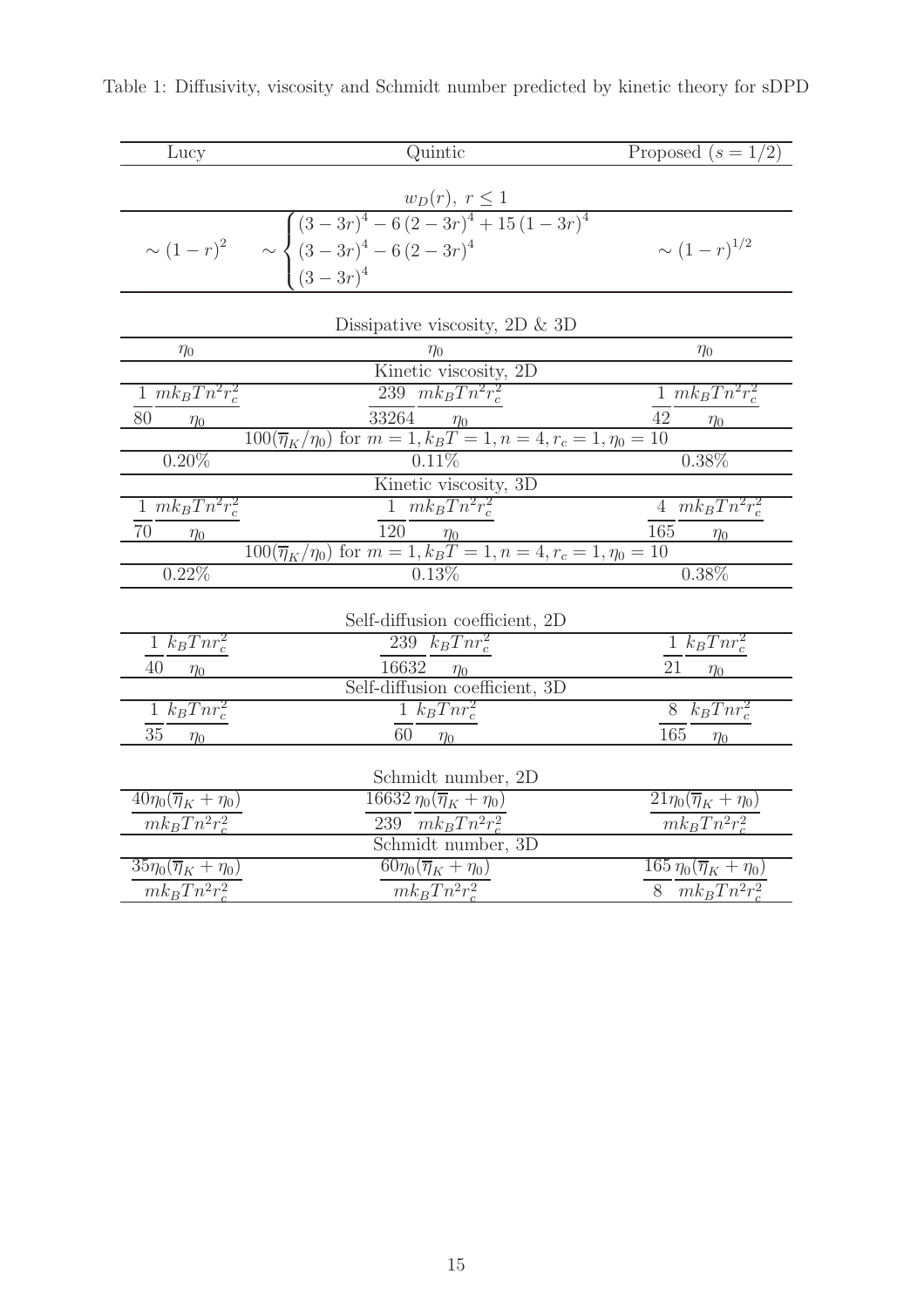Table 2: Couette flow,  $r_c = 2.5$ ,  $m = 1$ ,  $k_B T = 1$ ,  $n = 4$ : Variation in the computed viscosity  $\overline{\eta}^*$  over a range of shear rate (0.05, 0.1, 0.2, 0.5, 0.5, 0.1, 0.2, 0.5, 0.1, 0.2, 0.5, 0.1, 0.2, 0.5, 0.1, 0.2, 0.5, 1). Note that  $\eta_0$  is the input viscosity,  $\overline{\eta}$  the viscosity by the kinetic theory and  $\overline{\eta}^*$  the viscosity obtained from numerical simulation, where the shear stress is calculated using the Irving-Kirkwood formula. The proposed function/kernel consistently outperforms the Lucy and quintic kernels. However, solutions by the proposed sDPD are still less stable than those by the proposed DPD.

|                           | $\eta_0 = 10$  |         |        |                  |         |         |                           |                          |  |  |  |
|---------------------------|----------------|---------|--------|------------------|---------|---------|---------------------------|--------------------------|--|--|--|
| Method                    | $\overline{n}$ |         |        | $\overline{n}^*$ |         |         | $mean(\overline{\eta}^*)$ | $std(\overline{\eta}^*)$ |  |  |  |
| $sDPD$ (Lucy)             | 10.1250        | 8.9345  | 9.7711 | 9.9974           | 10.3299 | 10.5475 | 9.9161                    | 0.6247                   |  |  |  |
| $sDPD$ (quintic)          | 10.0718        | 8.7544  | 9.2305 | 9.6393           | 10.2517 | 10.6194 | 9.6991                    | 0.7530                   |  |  |  |
| Proposed sDPD $(s = 1/2)$ | 10.2381        | 10.0224 | 9.9574 | 10.3460          | 10.6081 | 10.7689 | 10.3406                   | 0.3547                   |  |  |  |
| Proposed DPD $(s = 1/2)$  | 10.2381        | 10.0457 |        | 10.0344 10.2302  | 10.1977 | 10.1982 | 10.1412                   | 0.0934                   |  |  |  |

|                           | $\eta_0 = 50$  |                 |                                                 |                  |                                 |         |                           |                                         |  |  |  |
|---------------------------|----------------|-----------------|-------------------------------------------------|------------------|---------------------------------|---------|---------------------------|-----------------------------------------|--|--|--|
| Method                    | $\overline{n}$ |                 |                                                 | $\overline{n}^*$ |                                 |         | $mean(\overline{\eta}^*)$ | $\operatorname{std}(\overline{\eta}^*)$ |  |  |  |
| $sDPD$ (Lucy)             | 50.0250        | 45.3252         |                                                 |                  | 46.9274 48.1738 49.4448 50.1124 |         | 47.9967                   | 1.9290                                  |  |  |  |
| $sDPD$ (quintic)          |                | 50.0144 41.7764 | 44.3180 46.5540 48.7942                         |                  |                                 | 49.9483 | 46.2782                   | 3.3160                                  |  |  |  |
| Proposed DPD $(s = 1/2)$  |                | 50.0476 48.0100 | 48.9023 49.6504 50.1365 50.5073                 |                  |                                 |         | 49.4413                   | 1.0003                                  |  |  |  |
| Proposed sDPD $(s = 1/2)$ |                |                 | 50.0476 49.2684 49.3672 49.3490 49.2771 49.1392 |                  |                                 |         | 49.2802                   | 0.0899                                  |  |  |  |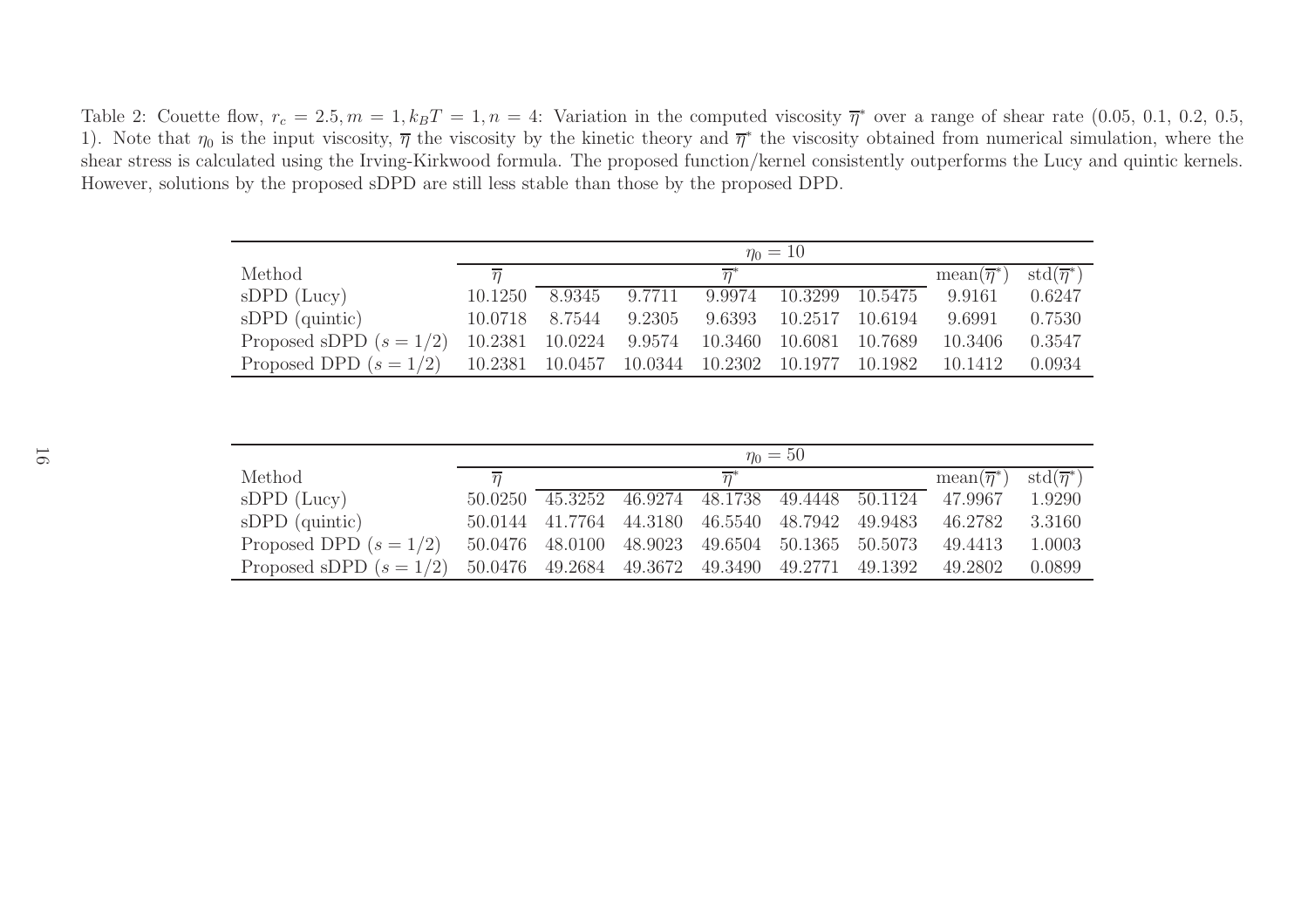Table 3: Couette flow,  $r_c = 1, \eta_0 = 10, m = 1, k_B T = 1, n = 4, 200000$  time steps: Variation in the computed viscosity  $\overline{\eta}^*$  over a range of shear rate (0.05, 0.1, 0.2, 0.5, 1). Note that  $\eta_0$  is the input viscosity,  $\overline{\eta}$  the viscosity by the kinetic theory and  $\overline{\eta}^*$  the viscosity obtained from simulation, where the shear stress is calculated using the Irving-Kirkwood formula. With  $r_c = 1$ , the proposed DPD is able to produce reasonable (constant) values of viscosity, probably owing to the fact that DPD is <sup>a</sup> coarse-grained model. In contrast, the sDPD fails to represent <sup>a</sup> fluid properly as the SPH discretisation  $(r_c = 1, n = 4)$  used for the pressure gradient term appears too coarse.

| Methood                                                                              | $\eta_0$ |  |  |  | $mean(\overline{\eta}^*)$ std $(\overline{\eta}^*)$           |  |
|--------------------------------------------------------------------------------------|----------|--|--|--|---------------------------------------------------------------|--|
| $sDPD$ (Lucy)                                                                        |          |  |  |  | 10 10.0200 5.3589 6.7573 8.2504 10.4305 11.6631 8.4920 2.5835 |  |
| Proposed DPD $(s = 1/2)$ 10 10.0381 9.3215 9.3359 9.3162 9.3038 9.2621 9.3079 0.0281 |          |  |  |  |                                                               |  |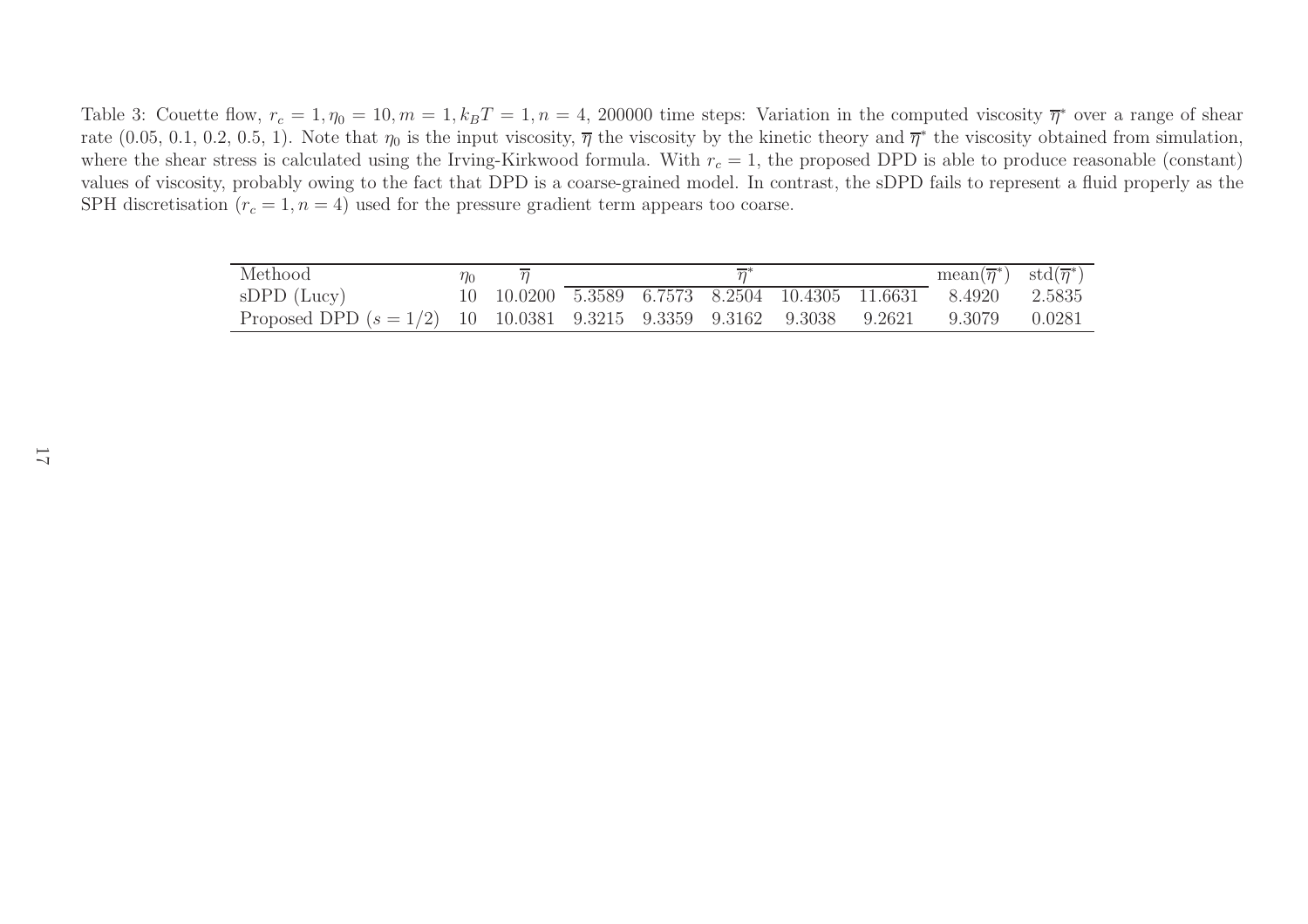Table 4: Couette flow, the proposed sDPD method with  $\eta$  and  $S_c$  as specified inputs,  $r_c$  =  $2.5, m = 1, k_B T = 1, n = 4$ : Variation in the computed viscosity  $\overline{\eta}^*$  over a range of shear rate  $(0.05, 0.1, 0.2, 0.5, 1)$ . Note that  $\eta_0$  is the input viscosity,  $\overline{\eta}$  the viscosity by the kinetic theory and  $\overline{\eta}^*$  the viscosity obtained from numerical simulation, where the shear stress is calculated using the Irving-Kirkwood formula. The differences between the mean computed viscosity and the viscosity by the kinetic theory are in the range of 0.4% to 3.6% for  $S_{c0} = 400$ , and of 0.7% to 4.2% for  $S_{c0} = 1000$ . These values are small in comparison to the error within  $10-30\%$  by the standard DPD reported in [16].

| ${\cal S}_{c0}$ | $\eta_0$ | $\boldsymbol{S}$ | $\overline{\eta}$ |         |         | $\overline{\eta}^*$ |         |             | $mean(\overline{\eta}^*)$ | $\text{std}(\overline{\eta}^*)$ |
|-----------------|----------|------------------|-------------------|---------|---------|---------------------|---------|-------------|---------------------------|---------------------------------|
|                 |          |                  |                   |         |         |                     |         |             |                           |                                 |
| 400             | 49       | 0.0700           | 49.0613           | 47.7375 | 48.4364 | 48.8504             | 49.3434 | 49.7297     | 48.8195                   | 0.7780                          |
| 400             | 47       | 0.2190           | 47.0588           | 45.4489 | 46.2492 | 46.8671             | 47.2996 | 47.6171     | 46.6964                   | 0.8656                          |
| 400             | 45       | 0.3813           | 45.0562           | 43.3741 | 44.1802 | 44.7504             | 45.2320 | $45.5524\,$ | 44.6178                   | 0.8670                          |
| 400             | 43       | 0.5589           | 43.0538           | 41.3130 | 42.0243 | 42.6415             | 43.1952 | 43.5018     | 42.5352                   | 0.8854                          |
| 400             | 41       | 0.7540           | 41.0513           | 39.1793 | 39.8760 | 40.5759             | 41.1509 | 41.3715     | 40.4307                   | 0.9081                          |
| 400             | 39       | 0.9692           | 39.0487           | 37.2602 | 37.8281 | 38.4795             | 39.1449 | 39.4477     | 38.4321                   | 0.9055                          |
| 400             | 37       | 1.2078           | 37.0463           | 34.7002 | 35.5805 | 36.3823             | 37.1015 | 37.4051     | 36.2339                   | 1.1097                          |
| 400             | 35       | 1.4739           | 35.0438           | 32.5375 | 33.4678 | 34.3204             | 34.9989 | 35.3611     | 34.1371                   | 1.1490                          |
| 400             | 33       | 1.7724           | 33.0412           | 30.3894 | 31.3612 | 32.1233             | 32.9044 | 32.9044     | 31.9365                   | 1.0762                          |
| 400             | 31       | 2.1096           | 31.0388           | 28.1541 | 29.1638 | 30.0406             | 30.8461 | 31.2780     | 29.8965                   | 1.2653                          |
|                 |          |                  |                   |         |         |                     |         |             |                           |                                 |
| $10^{3}$        | 79       | 0.0025           | 79.0395           | 76.6289 | 77.8186 | 78.6003             | 79.3046 | 79.7997     | 78.4304                   | 1.2538                          |
| $10^{3}$        | 77       | 0.0916           | 77.0385           | 74.7041 | 75.8645 | 76.6242             | 77.2293 | 77.6836     | 76.4211                   | 1.1775                          |
| $10^{3}$        | 75       | 0.1856           | 75.0375           | 72.7499 | 73.6112 | 74.4687             | 75.2163 | 75.5948     | 74.3282                   | 1.1638                          |
| $10^{3}$        | 73       | 0.2847           | 73.0365           | 70.4257 | 71.6010 | 72.5202             | 73.1585 | 73.5223     | 72.2455                   | 1.2516                          |
| $10^{3}$        | 71       | 0.3895           | 71.0355           | 68.5890 | 69.4303 | 70.3697             | 71.0520 | 71.4883     | 70.1859                   | 1.1833                          |
| $10^{3}$        | 69       | 0.5004           | 69.0345           | 66.2309 | 67.2835 | 68.3294             | 68.9801 | 69.4448     | 68.0537                   | 1.3024                          |
| $10^{3}$        | 67       | 0.6179           | 67.0335           | 64.0793 | 65.3608 | 66.1952             | 66.9552 | 67.3636     | 65.9908                   | 1.3141                          |
| $10^{3}$        | 65       | 0.7428           | 65.0325           | 61.8990 | 63.2600 | 64.0791             | 64.8594 | 65.3057     | 63.8806                   | 1.3546                          |
| $10^{3}$        | 63       | 0.8757           | 63.0315           | 59.8127 | 61.0272 | 61.9825             | 62.8354 | 63.3446     | 61.8005                   | 1.4175                          |
| $10^{3}$        | 61       | 1.0173           | 61.0305           | 57.4479 | 59.0441 | 59.8442             | 60.8260 | 61.3698     | 59.7064                   | 1.5475                          |
| $10^{3}$        | 59       | 1.1686           | 59.0295           | 55.2255 | 56.7873 | 57.7469             | 58.7908 | 59.2891     | 57.5679                   | 1.6268                          |
| $10^{3}$        | 57       | 1.3305           | 57.0285           | 53.3352 | 54.4782 | 55.6355             | 56.7415 | 57.2036     | 55.4788                   | 1.5961                          |
| $10^{3}$        | 55       | 1.5043           | 55.0275           | 50.9466 | 52.2703 | 53.6639             | 54.6674 | 55.1483     | 53.3393                   | 1.7327                          |
| $10^{3}$        | 53       | 1.6913           | 53.0265           | 48.8375 | 50.2005 | 51.4116             | 52.5052 | 53.1137     | 51.2137                   | 1.7313                          |
| 10 <sup>3</sup> | 51       | 1.8931           | 51.0255           | 46.4816 | 48.1016 | 49.3296             | 50.4452 | 51.1405     | 49.0997                   | 1.8627                          |
| $10^{3}$        | 49       | 2.1113           | 49.0245           | 44.1459 | 45.9347 | 47.1279             | 48.4088 | 49.0649     | 46.9364                   | 1.9701                          |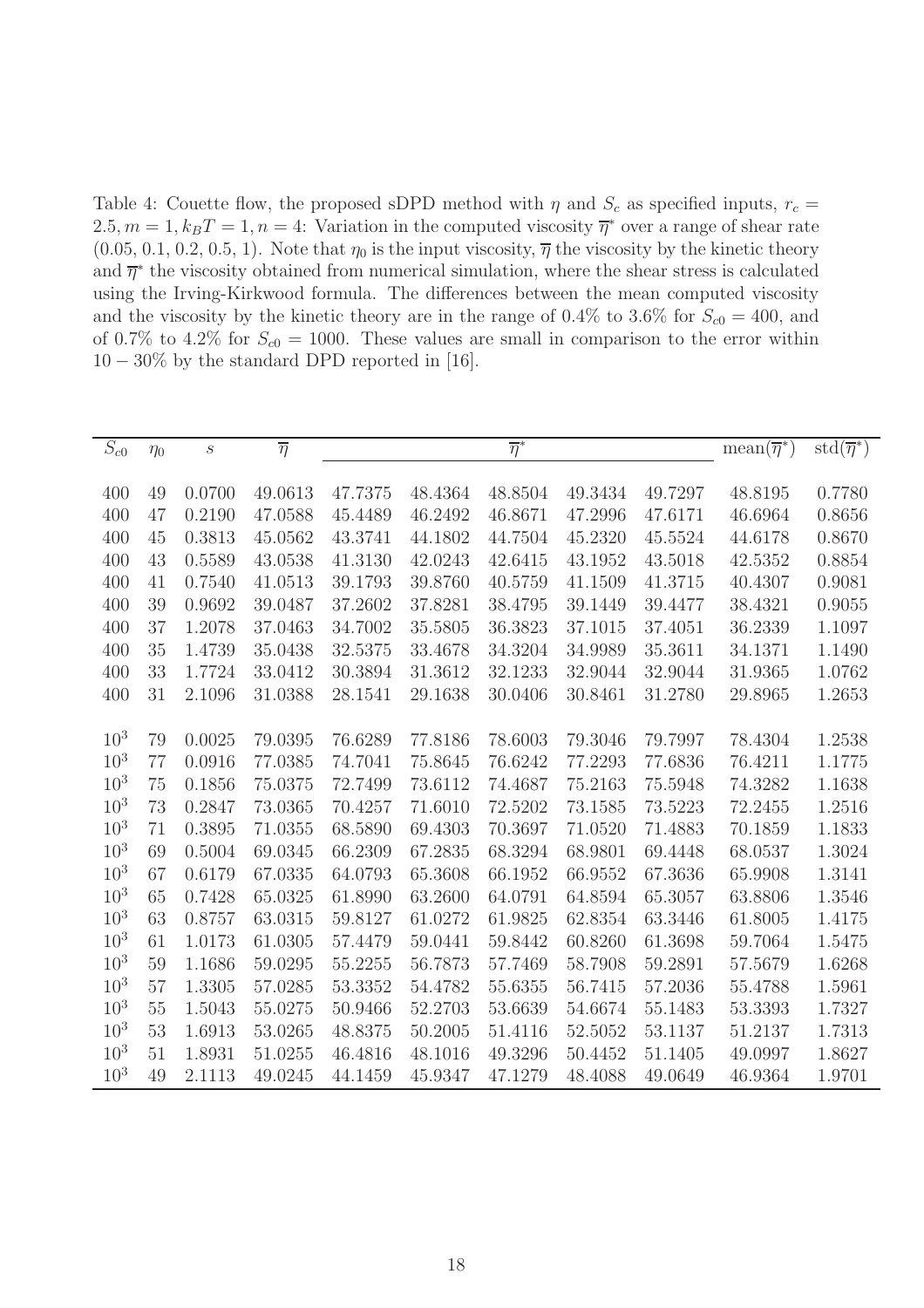Table 5: Couette flow, the proposed DPD method with  $\eta$  and  $S_c$  as specified inputs,  $r_c$  =  $2.5, m = 1, k_B T = 1, n = 4, 200000$  time steps: Variation in the computed viscosity  $\overline{\eta}^*$  over a range of shear rate (0.05, 0.1, 0.2, 0.5, 1). Note that  $\eta_0$  is the input viscosity,  $\overline{\eta}$  the viscosity by the kinetic theory and  $\bar{\eta}^*$  the viscosity obtained from numerical simulation, where the shear stress is calculated using the Irving-Kirkwood formula. The differences between the mean computed viscosity and the viscosity by the kinetic theory are in the range of 0.8% to 4.1% for  $S_{c0} = 400$ , and of 1.0% to 4.6% for  $S_{c0} = 1000$ . These values are small in comparison to the error within  $10 - 30\%$  by the standard DPD reported in [16].

| ${\cal S}_{c0}$ | $\eta_0$ | $\boldsymbol{S}$ | $\overline{\eta}$ |         |         | $\overline{\eta}^*$ |         |         | $mean(\overline{\eta}^*)$ | $\text{std}(\overline{\eta}^*)$ |
|-----------------|----------|------------------|-------------------|---------|---------|---------------------|---------|---------|---------------------------|---------------------------------|
|                 |          |                  |                   |         |         |                     |         |         |                           |                                 |
| 400             | 49       | 0.0700           | 49.0613           | 48.6527 | 48.6499 | 48.6072             | 48.5680 | 48.5020 | 48.5960                   | 0.0630                          |
| 400             | 47       | 0.2190           | 47.0588           | 46.5280 | 46.5480 | 46.5677             | 46.5308 | 46.4424 | 46.5234                   | 0.0480                          |
| 400             | 45       | 0.3813           | 45.0562           | 44.4845 | 44.5760 | 44.5253             | 44.4635 | 44.3705 | 44.4840                   | 0.0766                          |
| 400             | 43       | 0.5589           | 43.0538           | 42.4420 | 42.4700 | 42.5166             | 42.3820 | 42.2749 | 42.4171                   | 0.0932                          |
| 400             | 41       | 0.7540           | 41.0513           | 40.4706 | 40.3918 | 40.4173             | 40.3121 | 40.2135 | 40.3611                   | 0.1003                          |
| 400             | 39       | 0.9692           | 39.0487           | 38.3384 | 38.3526 | 38.3091             | 38.2067 | 38.1076 | 38.2629                   | 0.1039                          |
| 400             | 37       | 1.2078           | 37.0463           | 36.3077 | 36.3432 | 36.1828             | 36.1117 | 35.9647 | 36.1820                   | 0.1533                          |
| 400             | 35       | 1.4739           | 35.0438           | 34.1004 | 34.1354 | 34.1335             | 33.9547 | 33.8340 | 34.0316                   | 0.1331                          |
| 400             | 33       | 1.7724           | 33.0412           | 32.0159 | 31.9489 | 31.9399             | 31.7961 | 31.6702 | 31.8742                   | 0.1394                          |
| 400             | 31       | 2.1096           | 31.0388           | 29.8289 | 29.9010 | 29.8028             | 29.6245 | 29.4874 | 29.7289                   | 0.1690                          |
|                 |          |                  |                   |         |         |                     |         |         |                           |                                 |
| $10^{3}$        | 79       | 0.0025           | 79.0395           | 78.2694 | 78.3023 | 78.2876             | 78.1766 | 77.9877 | 78.2047                   | 0.1308                          |
| $10^{3}$        | 77       | 0.0916           | 77.0385           | 76.3450 | 76.2902 | 76.3054             | 76.1304 | 75.9391 | 76.2020                   | 0.1682                          |
| $10^{3}$        | 75       | 0.1856           | 75.0375           | 74.2632 | 74.3087 | 74.1706             | 74.0582 | 73.8520 | 74.1305                   | 0.1829                          |
| $10^{3}$        | 73       | 0.2847           | 73.0365           | 72.2327 | 72.2330 | 72.1074             | 71.9916 | 71.7881 | 72.0706                   | 0.1871                          |
| $10^{3}$        | 71       | 0.3895           | 71.0355           | 70.1473 | 70.1546 | 70.0979             | 69.9238 | 69.6816 | 70.0010                   | 0.2015                          |
| $10^{3}$        | 69       | 0.5004           | 69.0345           | 67.9465 | 68.0606 | 68.0470             | 67.8259 | 67.6197 | 67.8999                   | 0.1828                          |
| $10^{3}$        | 67       | 0.6179           | 67.0335           | 66.0183 | 66.0046 | 65.9752             | 65.7646 | 65.5433 | 65.8612                   | 0.2053                          |
| $10^{3}$        | 65       | 0.7428           | 65.0325           | 63.9088 | 63.9030 | 63.8650             | 63.6619 | 63.4285 | 63.7534                   | 0.2079                          |
| $10^{3}$        | 63       | 0.8757           | 63.0315           | 61.8891 | 61.9422 | 61.7653             | 61.5269 | 61.3271 | 61.6901                   | 0.2585                          |
| $10^{3}$        | 61       | 1.0173           | 61.0305           | 59.9201 | 59.8296 | 59.6849             | 59.4454 | 59.2193 | 59.6199                   | 0.2869                          |
| $10^{3}$        | 59       | 1.1686           | 59.0295           | 57.7898 | 57.8112 | 57.5797             | 57.3167 | 57.0336 | 57.5062                   | 0.3310                          |
| $10^{3}$        | 57       | 1.3305           | 57.0285           | 55.6375 | 55.6135 | 55.4978             | 55.1821 | 54.8979 | 55.3658                   | 0.3183                          |
| $10^{3}$        | 55       | 1.5043           | 55.0275           | 53.3698 | 53.5036 | 53.3964             | 53.0487 | 52.7674 | 53.2172                   | 0.3034                          |
| $10^{3}$        | 53       | 1.6913           | 53.0265           | 51.4842 | 51.3216 | 51.1973             | 50.8794 | 50.5953 | 51.0956                   | 0.3569                          |
| 10 <sup>3</sup> | 51       | 1.8931           | 51.0255           | 49.3580 | 49.1922 | 49.0333             | 48.7463 | 48.4186 | 48.9497                   | 0.3728                          |
| $10^{3}$        | 49       | 2.1113           | 49.0245           | 47.0571 | 46.9792 | 46.8377             | 46.5509 | 46.2284 | 46.7307                   | 0.3407                          |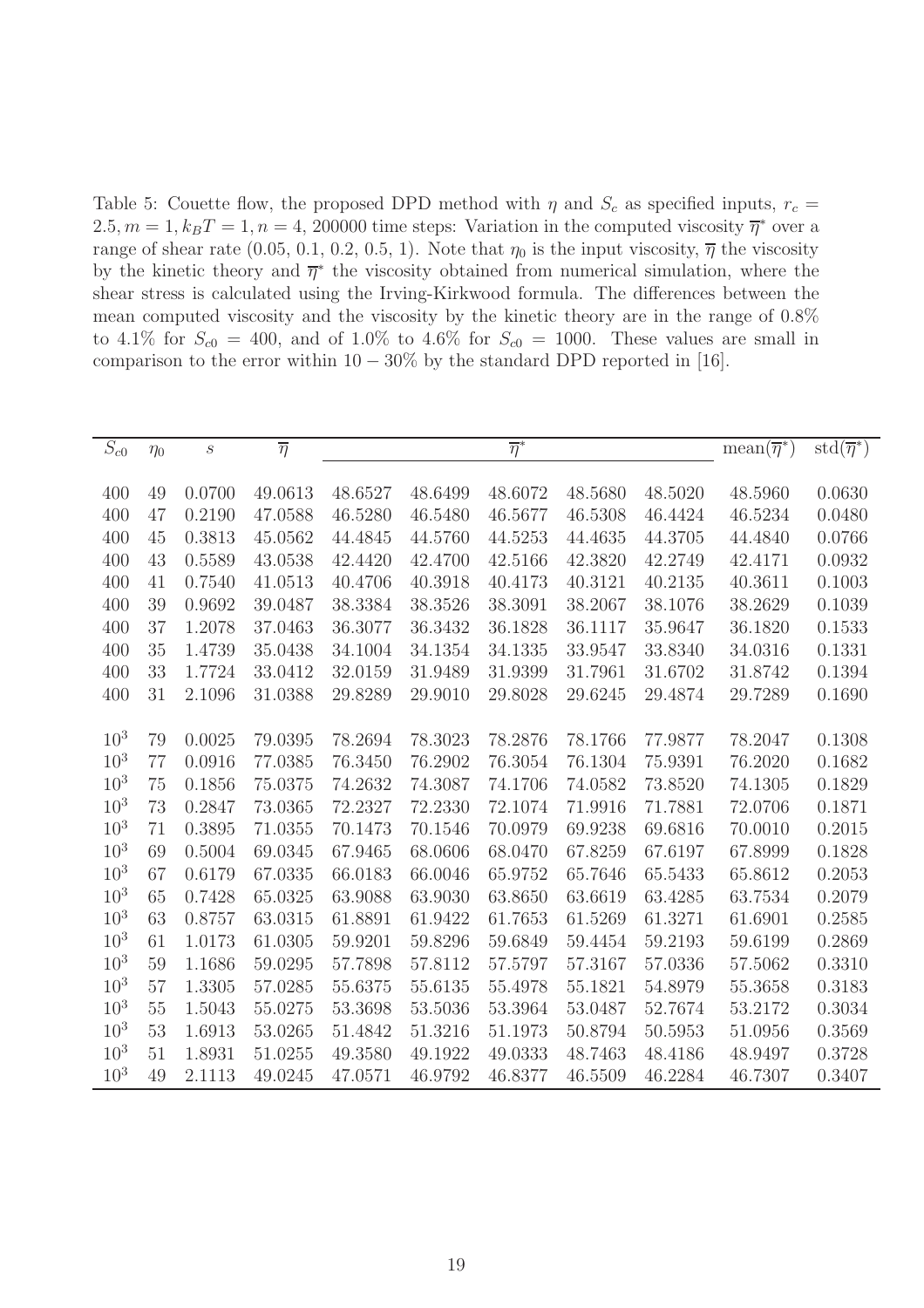

Figure 1: Kinetic theory, Lucy kernel,  $m = 1, k_B T = 1, n = 4, \eta_0 = 1$ , low Schmidt numbers (some gas regime): The difference between the viscosity of the sDPD system  $\bar{\eta}$  and the imposed viscosity  $\eta_0$  significantly increases with the cut-off radius  $r_c$ .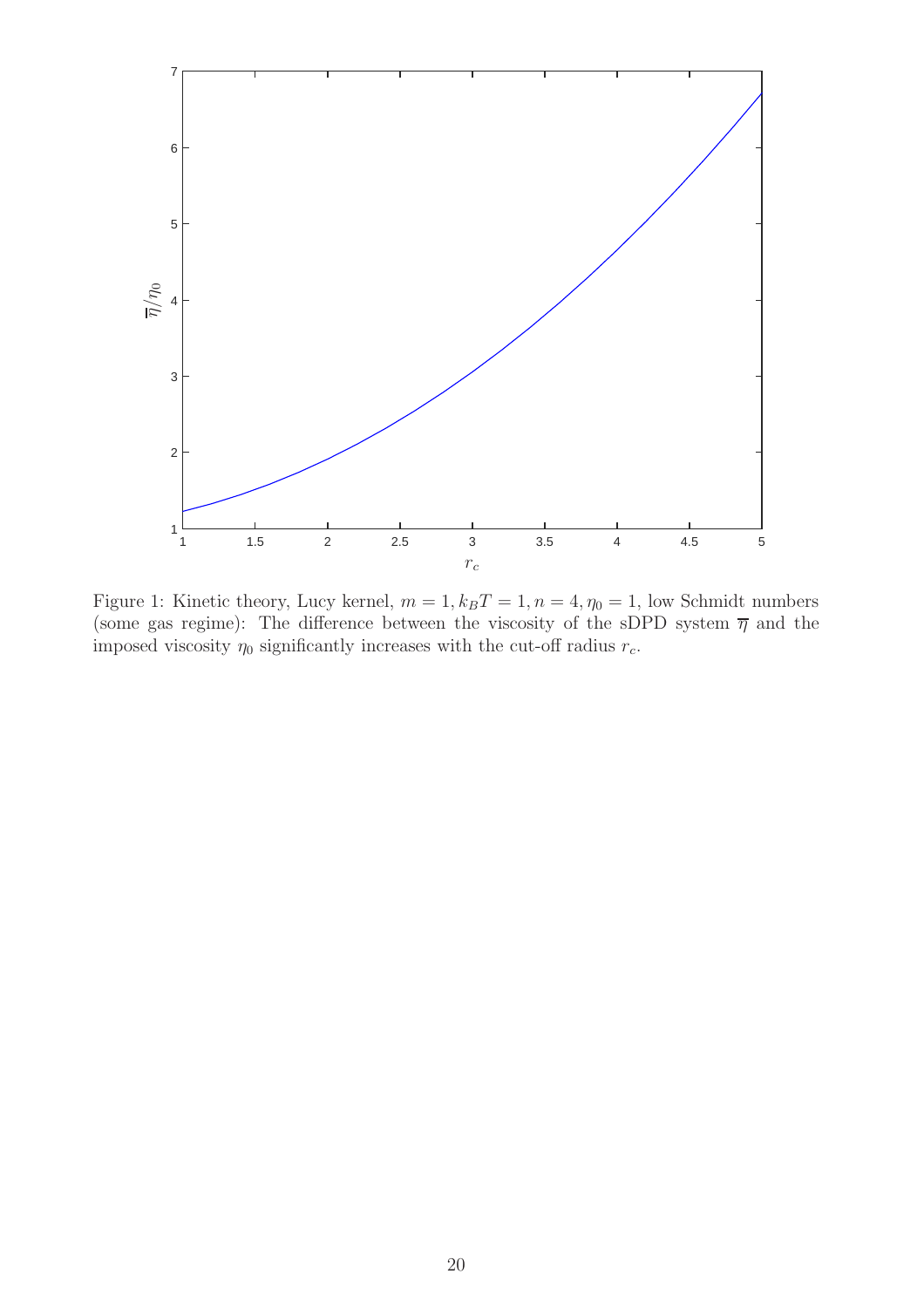

Figure 2: Variations of Lucy, quintic spline and proposed kernels (top) and their associated dissipative weighting functions (bottom) with  $n = 4$  and  $r_c = 2.5$ .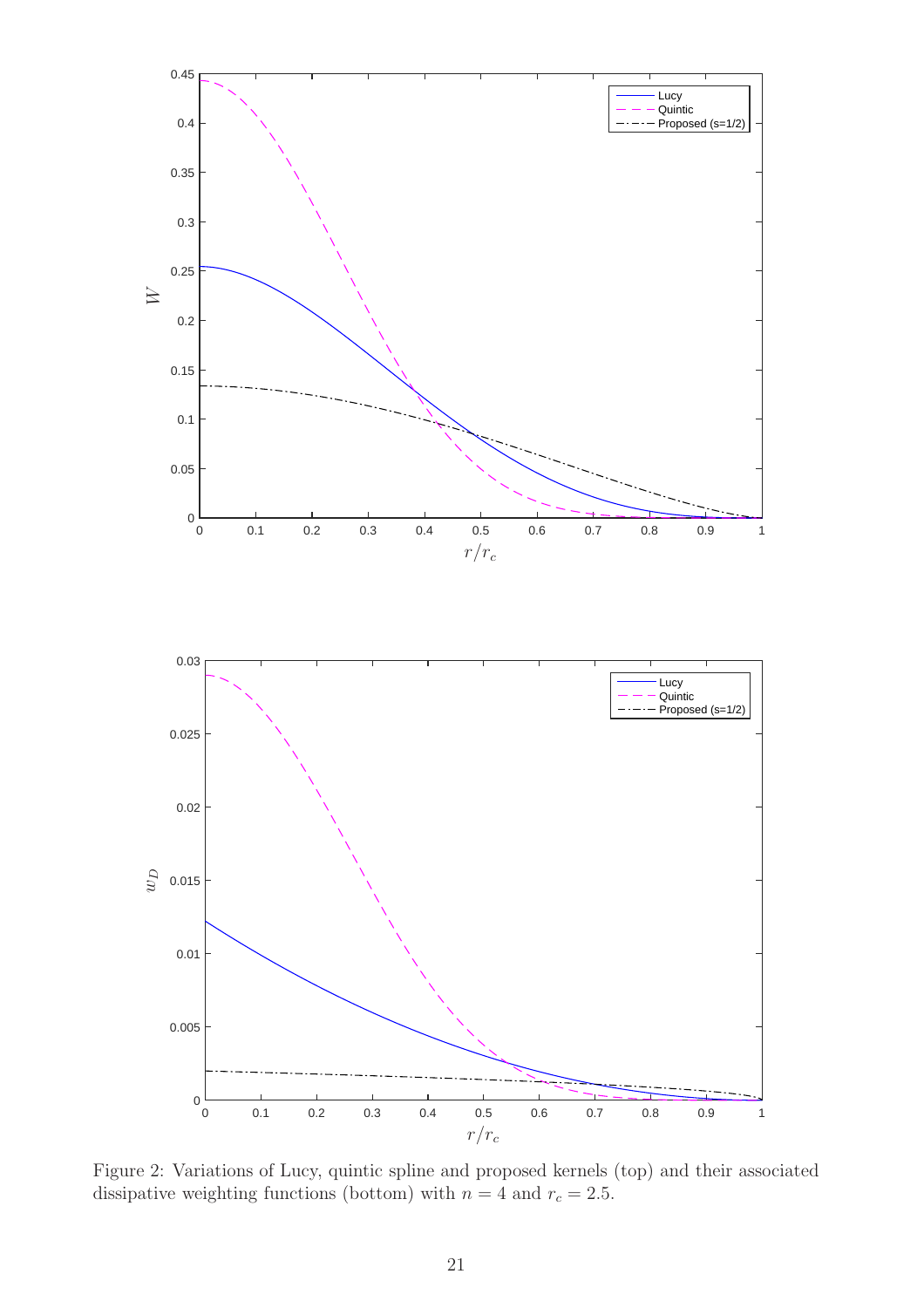

Figure 3: Couette flow,  $m = 1$ ,  $k_B T = 1$ ,  $\eta_0 = 10$ , shear rate of 1, 200000 time steps: results concerning spatial configuration at instant time and profiles of number density, Boltzmann temperature, normalised velocities and stresses on the cross section by the proposed DPD for the case of  $r_c = 1$  and  $n = 4$ .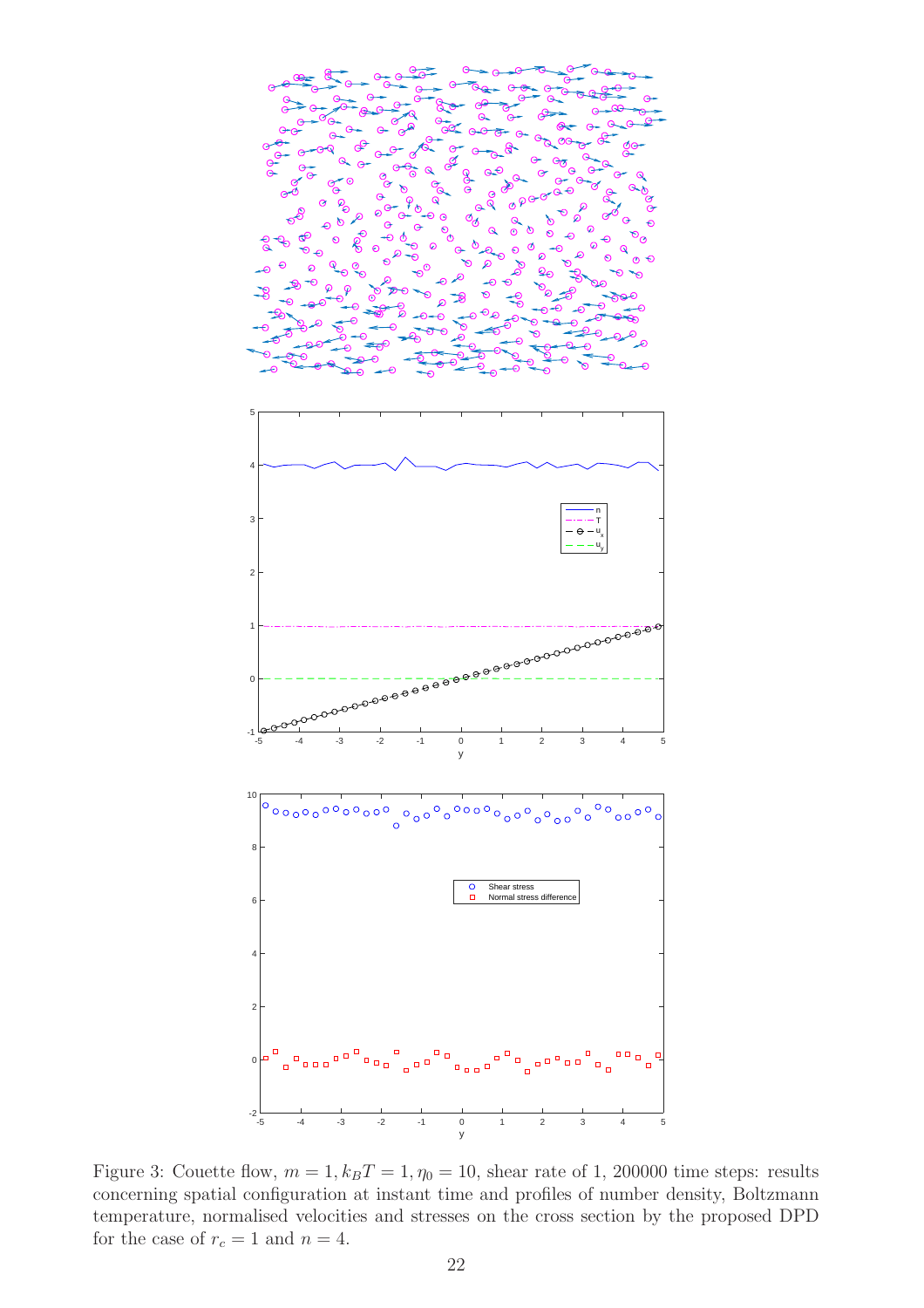

Figure 4: Proposed kernel,  $m = 1, k_B T = 1, n = 4, r_c = 2.5, S_{c0} = 400, \eta_0 = 49$ : the mean squared displacement (MSD) of the fluid particles against time by the proposed sDPD (top) and DPD (bottom). Linear fit results are included, from which the self-diffusion coefficients are estimated as 0.0346 for the proposed sDPD and 0.0319 for the proposed DPD which are comparable with the value of 0.0306 by the kinetic theory.